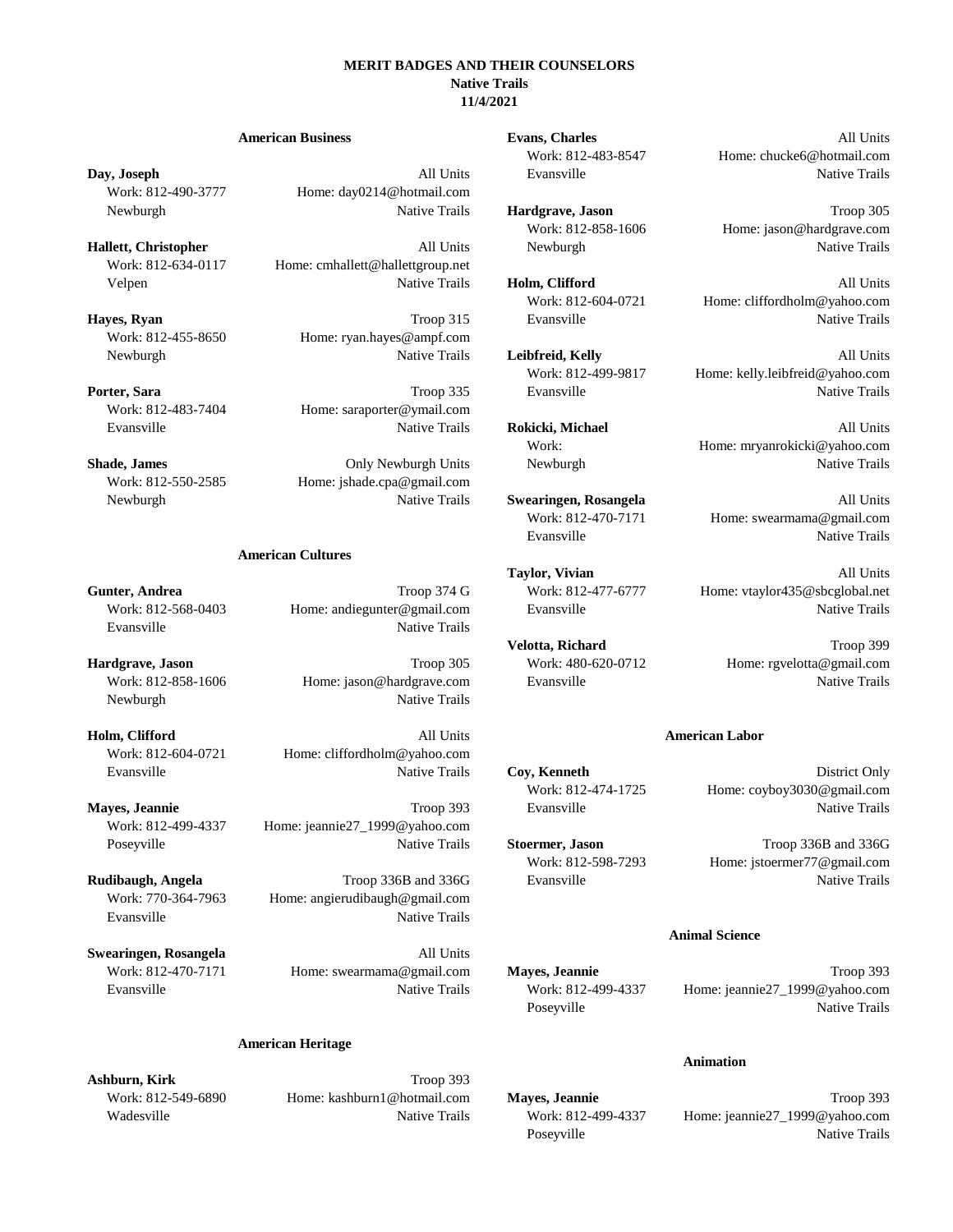**Coy, Kenneth** District Only Work: 812-474-1725 Home: coyboy3030@gmail.com Evansville Native Trails **Astronomy**

Evansville Native Trails Evansville Native Trails

**Sieben, Roger** Troop 393 Work: 812-963-3404 Home: rjmdsieben@gmail.com **Automotive Maintenance** Evansville Native Trails

**Head, Bryan** All Units Work: 812-568-6655 Home: bryanhead76@gmail.com **Evans, Charles** All Units Evansville Native Trails Work: 812-483-8547 Home: chucke6@hotmail.com

**Kiefer, Alena** Troop 350 Work: 812-455-8882 Home: alena.kiefer@gmail.com **Gorman, Paul** All Units All Units Evansville Native Trails Work: 812-459-4970 Home: ppgorman@gmail.com

**Leibfreid, Kelly All Units** Work: 812-499-9817 Home: kelly.leibfreid@yahoo.com **Paul, Christopher** All Units Evansville Native Trails Work: 812-963-5399 Home: 5mpauls17@gmail.com

Mayes, Jeannie Troop 393

**Porter, Sara** Troop 335 Work: 812-483-7404 Home: saraporter@ymail.com **Shade, James** Only Newburgh Units

**Rudibaugh, Angela** Troop 336B and 336G **Archaeology** Work: 770-364-7963 Home: angierudibaugh@gmail.com Evansville Native Trails

**Holm, Clifford** All Units **Anderson, John** Troop 375 Work: 812-604-0721 Home: cliffordholm@yahoo.com Work: 812-831-7939 Home: joeonroute66@gmail.com Evansville **Native Trails** Native Trails Mount Vernon Native Trails Mount Vernon Native Trails

**Taylor, Samantha** All Units **Taylor, Samantha** All Units Work: 270-903-7753 Home: samantha.taylor@scouting.org Work: 270-903-7753 Home: samantha.taylor@scouting.org

### **Archery Athletics**

**Ashburn, Kirk** Troop 393 **Buzza, Erin** All Units Work: 812-549-6890 Home: kashburn1@hotmail.com Work: 812-853-8187 Home: seaa.buzza@prodigy.net Wadesville **Native Trails** Native Trails Newburgh Native Trails Native Trails Native Trails

**Postletheweight, Gary** Troop 399 **Dunville, Todd** Troop 336 Work: 812-568-5229 Home: gksmnpost2@yahoo.com Work: 812-480-0622 Home: tdunville@hotmail.com Evansville Native Trails Evansville Native Trails

**Ashburn, Kirk** Troop 393 Work: 812-549-6890 Home: kashburn1@hotmail.com **Architecture** Native Trails **Native Trails** Wadesville Native Trails

**Leibfreid, Kelly** Troop 301 Work: 812-499-9817 Home: kelly.leibfreid@yahoo.com Work: 812-598-8907 Home: scoutmaster301@gmail.com Evansville Native Trails Evansville Native Trails

> **Dunville, Todd** Troop 336 **Art** Work: 812-480-0622 Home: tdunville@hotmail.com Evansville Native Trails

> > Evansville Native Trails

Evansville Native Trails

Evansville Native Trails

Work: 812-499-4337 Home: jeannie27\_1999@yahoo.com **Porter, Brandon** Troop 335 Poseyville Native Trails Work: 812-457-2824 : brandon.porter@mccutchanvillefire.org Evansville Native Trails

Evansville Native Trails Work: 812-550-2585 Home: jshade.cpa@gmail.com Newburgh **Native Trails**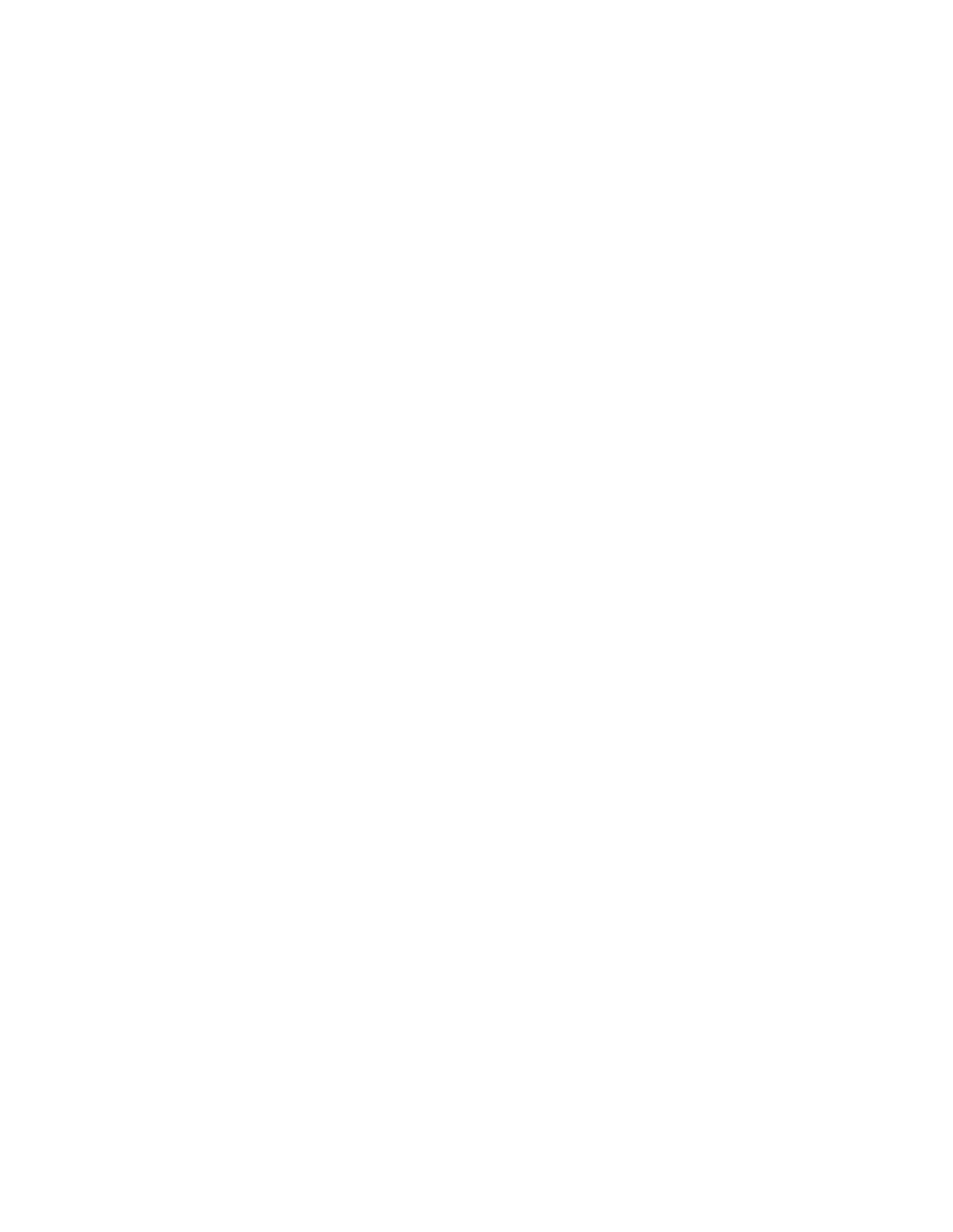**Sieben, Roger** Troop 393 **Rusche, Robert** All Units Work: 812-963-3404 Home: rjmdsieben@gmail.com Work: 812-455-7347 Home: rrusche@midwestintmed.com Evansville Native Trails Evansville Native Trails

**Swearingen, Ryan** All Units **Shade, James** Only Newburgh Units **Shade, James** Only Newburgh Units Work: 812-774-7434 >me: scoutmasterswearingen@gmail.com Work: 812-550-2585 Home: jshade.cpa@gmail.com Evansville Native Trails Newburgh Native Trails

**Vandendorpe, Mark Troop 397 Swearingen, Ryan All Units** All Units

**Dunville, Todd** Troop 336 Work: 812-480-0622 Home: tdunville@hotmail.com Evansville **Basketry Basketry Native Trails 1996 Basketry** 

**Jones, Mark All Units Company 10 12 12 13 13 14 14 14 14 14 15 16 17 17:00 17:00 17:00 17:00 17:00 17:00 17:00 17:00 17:00 17:00 17:00 17:00 17:00 17:00 17:00 17:00 17:00 17:00 17:00 17:00 17:00 17:00 17:00 17:00 17:0** Work: 812-598-5254 Home: mjones757@hotmail.com Work: 812-499-9817 Home: kelly.leibfreid@yahoo.com Evansville Native Trails Evansville Native Trails

**Aker, Kevin** All Units

**Anderson, John** Troop 375

Work: 812-480-3148 Home: kwaker@wowway.com **Paul, Christopher** All Units Newburgh Native Trails Work: 812-963-5399 Home: 5mpauls17@gmail.com

Work: 812-831-7939 Home: joeonroute66@gmail.com **Taylor, Samantha** All Units Mount Vernon Native Trails Work: 270-903-7753 Home: samantha.taylor@scouting.org

**Bonham, Daniel All Units** Work: 812-340-4517 Home: danielrbonham@gmail.com Evansville **Bird Study Bird Study Report Associates Bird Study Bird Study Bird Study** 

Work: 812-480-0469 Home: patbrenner@att.net Work: 812-430-4468 Home: lisa.hoffman@ky.gov Evansville Native Trails Evansville Native Trails

**Gorman, Paul** All Units Work: 812-459-4970 **Home:** ppgorman@gmail.com **Bugling** Evansville Native Trails

Newburgh Native Trails

**Leibfreid, Kelly All Units** Work: 812-422-6357 **Home:** k knea@yahoo.com Work: 812-499-9817 Home: kelly.leibfreid@yahoo.com Evansville Native Trails Evansville Native Trails

Evansville Native Trails

Work: 812-550-0605 Home: mvandendorpe@yahoo.com Work: 812-774-7434 me: scoutmasterswearingen@gmail.com Evansville Native Trails Evansville Native Trails

**White, Adam** All Units

## **Aviation** Work: 812-618-8234 Home: adambsa383@gmail.com Evansville Native Trails

Lightner, Stephanie Troop 374 G **Backpacking** Work: 812-457-6556 Home: lightner.avon@gmail.com Evansville Native Trails

Evansville Native Trails

**Day, Joseph** All Units **Hayes, Ryan** Troop 315 Work: 812-490-3777 Home: day0214@hotmail.com Work: 812-455-8650 Home: ryan.hayes@ampf.com Newburgh Native Trails Native Trails

**Knea, Keith** Troop 374 G and Troop 350

**Nurrenbern, Roger** Troop 399 & Troop 374G Paul, Christopher All Units Work: 812-457-1051 me: roger.nurrenbern@edwardjones.com Work: 812-963-5399 Home: 5mpauls17@gmail.com Mount Vernon Native Trails

**Brenner, Patrick** Troop 350 **Hoffman, Lisa** All Units

Evansville Native Trails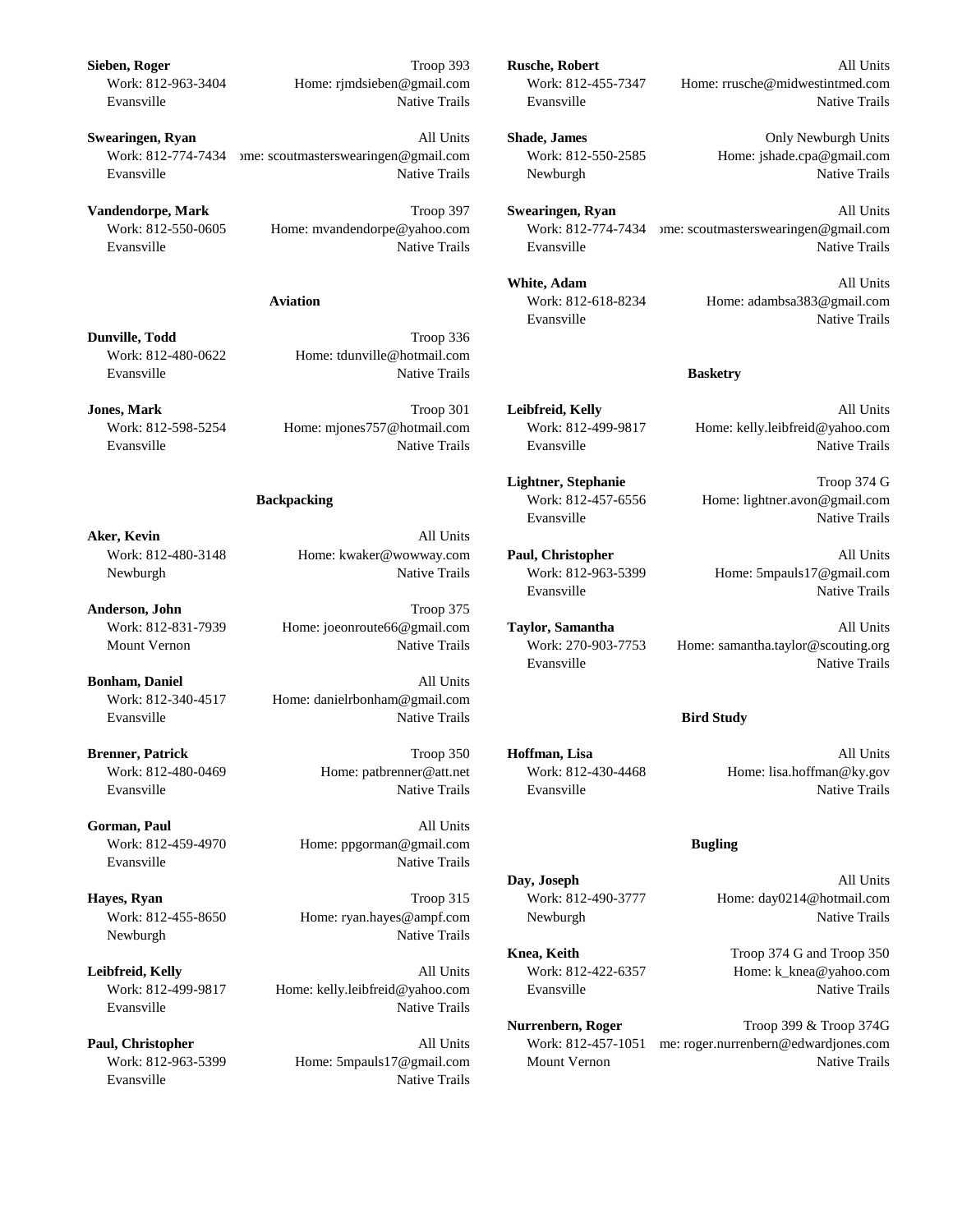**Porter, Brandon** Troop 335

**Aker, Kevin** Native Trails **All Units** Evansville **All Units** Evansville Native Trails Work: 812-480-3148 Home: kwaker@wowway.com Newburgh Native Trails **Rokicki, Michael** All Units

**Anderson, John** Native Trails **Troop 375** Newburgh Newburgh Native Trails Work: 812-831-7939 Home: joeonroute66@gmail.com Mount Vernon **Native Trails Rusche, Robert All Units All Units All Units** 

**Conner, Brian** Native Trails **Conner, Brian** Native Trails **Native Trails** 1 **Conner**, **Primary 1 Native Trails** 1 **Conner**, **Brian** Native Trails 1 **Conner**, **Brian** 1 **Conner**, **Brian** 1 **Conner**, **Brian** 1 **Conner**, Work: 812-598-8907 Home: scoutmaster301@gmail.com Evansville Native Trails **Schweickart, Luke** All Units

**Coy, Kenneth District Only Evansville District Only Consumers District Only Consumers Evansville Native Trails** Work: 812-474-1725 Home: coyboy3030@gmail.com Evansville Native Trails **Shade, James** Only Newburgh Units

Work: 812-490-3777 Home: day0214@hotmail.com

Work: 812-480-0622 Home: tdunville@hotmail.com

Work: 812-459-4970 Home: ppgorman@gmail.com Evansville Native Trails **Velotta, Richard** Troop 399

Work: 812-634-0117 Home: cmhallett@hallettgroup.net

Work: 812-858-1606 Home: jason@hardgrave.com Newburgh Native Trails

**Leibfreid, Kelly All Units** Work: 812-499-9817 Home: kelly.leibfreid@yahoo.com **Buzza, Erin** All Units Evansville Native Trails Work: 812-853-8187 Home: seaa.buzza@prodigy.net

**Lightner, Stephanie** Troop 374 G Work: 812-457-6556 Home: lightner.avon@gmail.com **Filbert, Thomas** Troop 393 Evansville Native Trails Work: 812-963-6030 Home: retirephone5101@sbcglobal.net

**Meeks, Rodney** Troop 336B and 336G

Paul, Christopher All Units

Work: 812-457-2824 : brandon.porter@mccutchanvillefire.org **Paul, Christopher** All Units Evansville Native Trails Work: 812-963-5399 Home: 5mpauls17@gmail.com

**Camping 235 Troop 335** Work: 812-483-7404 Home: saraporter@ymail.com

Work: Home: mryanrokicki@yahoo.com

Work: 812-455-7347 Home: rrusche@midwestintmed.com

Work: 812-421-0327 Home: lukebsa@gmail.com

Work: 812-550-2585 Home: jshade.cpa@gmail.com **Day, Joseph** Native Trails **All Units** Newburgh Native Trails Native Trails

Newburgh Native Trails **Stoermer, Jason** Troop 336B and 336G Work: 812-598-7293 Home: jstoermer77@gmail.com **Dunville, Todd** Native Trails **Troop 336** Evansville Evansville Native Trails

Evansville Native Trails **Swearingen, Ryan** All Units Work: 812-774-7434 > me: scoutmasterswearingen@gmail.com **Gorman, Paul** Native Trails **All Units** Evansville **Example 2018** Native Trails

Work: 480-620-0712 Home: rgvelotta@gmail.com **Hallett, Christopher All Units** Evansville **Example 2018 All Units** Evansville **Example 2018 Native Trails** 

Velpen **Native Trails White, Adam All Units All Units** Work: 812-618-8234 Home: adambsa383@gmail.com **Hardgrave, Jason** Native Trails **Native Trails** Troop 305 Evansville Native Trails Native Trails

### **Canoeing**

Newburgh Native Trails

Work: 812-457-0370 Home: rodmeeks70@aol.com **Lightner, Stephanie** Troop 374 G Evansville Native Trails Work: 812-457-6556 Home: lightner.avon@gmail.com Evansville Native Trails

Work: 812-963-5399 Home: 5mpauls17@gmail.com **Nurrenbern, Roger** Troop 399 & Troop 374G Evansville Native Trails Work: 812-457-1051 me: roger.nurrenbern@edwardjones.com Mount Vernon Native Trails

Evansville Native Trails

Evansville Native Trails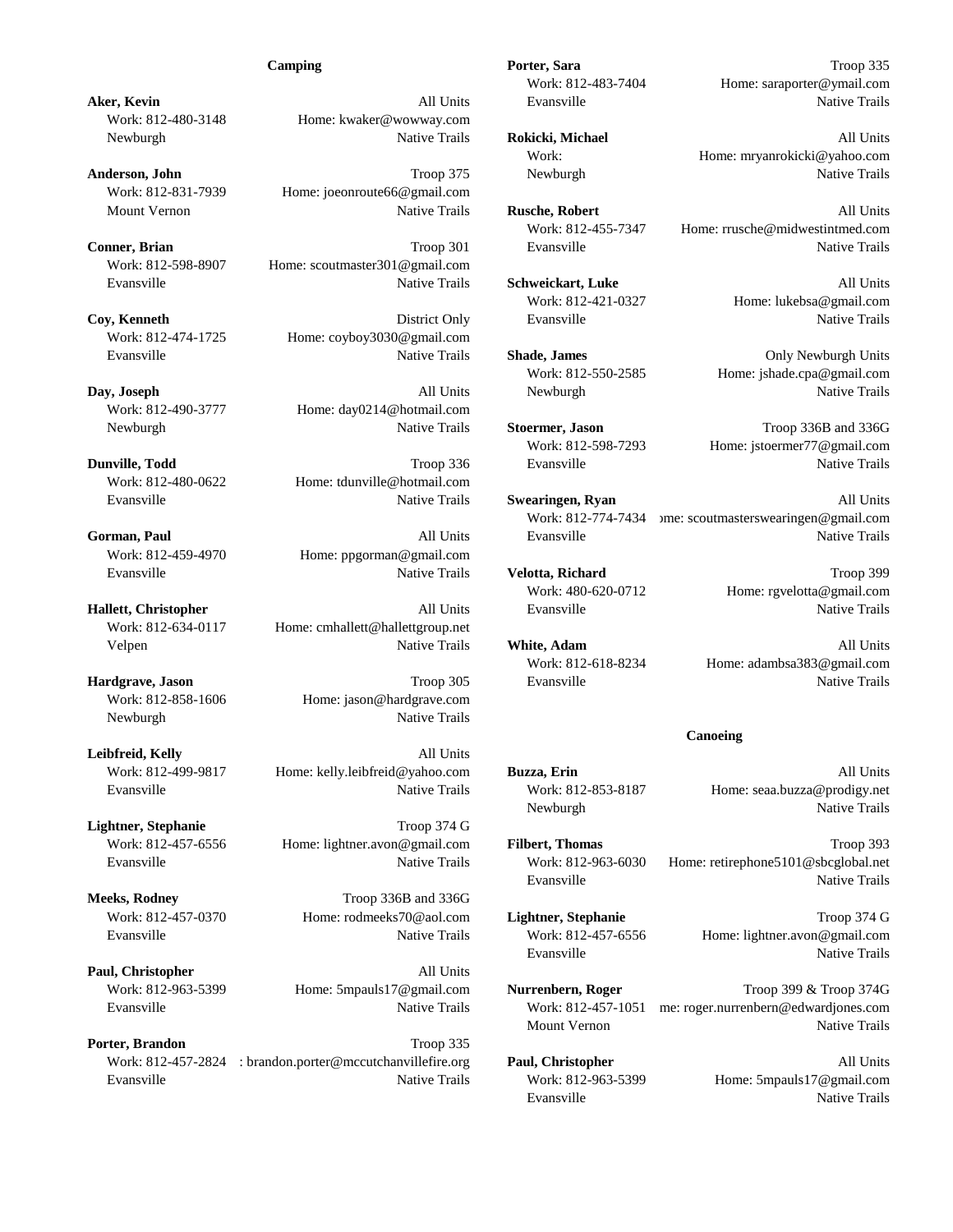**Anderson, John** Troop 375

**Leibfreid, Kelly** All Units Work: 812-499-9817 Home: kelly.leibfreid@yahoo.com **Huther, Michael** Troop 301 Evansville Native Trails Work: 812-589-0885 Home: mhuther@wowway.com

**Anderson, John** Troop 375 Evansville Native Trails Work: 812-831-7939 Home: joeonroute66@gmail.com

**Conner, Brian** Native Trails **Conner, Brian** Native Trails **Native Trails** 1 **Conner**, **Primary 1 Native Trails** 1 **Conner**, **Brian** Native Trails 1 **Conner**, **Brian** 1 **Conner**, **Brian** 1 **Conner**, **Brian** 1 **Conner**, Work: 812-598-8907 Home: scoutmaster301@gmail.com

Work: 812-490-3777 Home: day0214@hotmail.com Newburgh Native Trails **Pfettscher, David** All Units

**Delor, Paul** Native Trails **All Units** Evansville **Example 2018** Native Trails Work: 812-760-3366 Home: paul.delor@wowway.com Newburgh Native Trails **Remley, Melinda** All Units

**Dunville, Todd** Native Trails **Troop 336** Evansville Evansville Native Trails Work: 812-480-0622 Home: tdunville@hotmail.com

Work: 812-589-0885 Home: mhuther@wowway.com Evansville Native Trails **Taylor, Samantha** All Units

### **Cinematography**

**Schweickart, Luke** Troop 336 **All Units Dunville, Todd** Troop 336 Work: 812-421-0327 Home: lukebsa@gmail.com Work: 812-480-0622 Home: tdunville@hotmail.com Evansville Native Trails Evansville Native Trails

**Velotta, Richard** Troop 399 **Hallett, Christopher** All Units Work: 480-620-0712 Home: rgvelotta@gmail.com Work: 812-634-0117 Home: cmhallett@hallettgroup.net Evansville Native Trails Velpen Native Trails

**Woodard, Sean All Units Hancock, Steve** Troop 336B and 336G Work: 812-351-1754 Home: wood99st@gmail.com Work: 812-664-1722 Home: stephan47720@yahoo.com West Lafayette **Native Trails** Covensville **Native Trails** Owensville Native Trails

> **Hardgrave, Jason** Troop 305 **Chemistry** Work: 812-858-1606 Home: jason@hardgrave.com Newburgh Native Trails

Work: 812-831-7939 Home: joeonroute66@gmail.com **Holm, Clifford** All Units Mount Vernon Native Trails Work: 812-604-0721 Home: cliffordholm@yahoo.com Evansville Native Trails

Evansville Native Trails

**Chess Judd, Scott** All Units Work: 812-455-2275 Home: scott.judd@twc.com

Mount Vernon **Native Trails Leibfreid, Kelly All Units All Units** Work: 812-499-9817 Home: kelly.leibfreid@yahoo.com

Evansville Native Trails **Parmenter, Ryan** Troop 375 Work: 812-205-6079 Home: ryan.parmenter@gmail.com **Day, Joseph** Native Trails **All Units** Mount Vernon Native Trails Native Trails

Work: 812-422-4996 Home: dwpferrscher@att.net

Work: 812-431-1263 Home: rem1rigs@hotmail.com

Evansville Native Trails **Rokicki, Michael** All Units Work: Home: mryanrokicki@yahoo.com **Huther, Michael Native Trails Community Community Troop 301 Newburgh Native Trails Native Trails Native Trails** 

> Work: 270-903-7753 Home: samantha.taylor@scouting.org Evansville Native Trails

**Taylor, Vivian** All Units Work: 812-477-6777 Home: vtaylor435@sbcglobal.net **Citizen in Community Evansville** Evansville **Native Trails** Native Trails

**Day, Joseph** All Units **West, Stephanie** All Units Work: 812-490-3777 Home: day0214@hotmail.com Work: 812-305-4498 Home: adriana2430@gmail.com Newburgh Native Trails Evansville Native Trails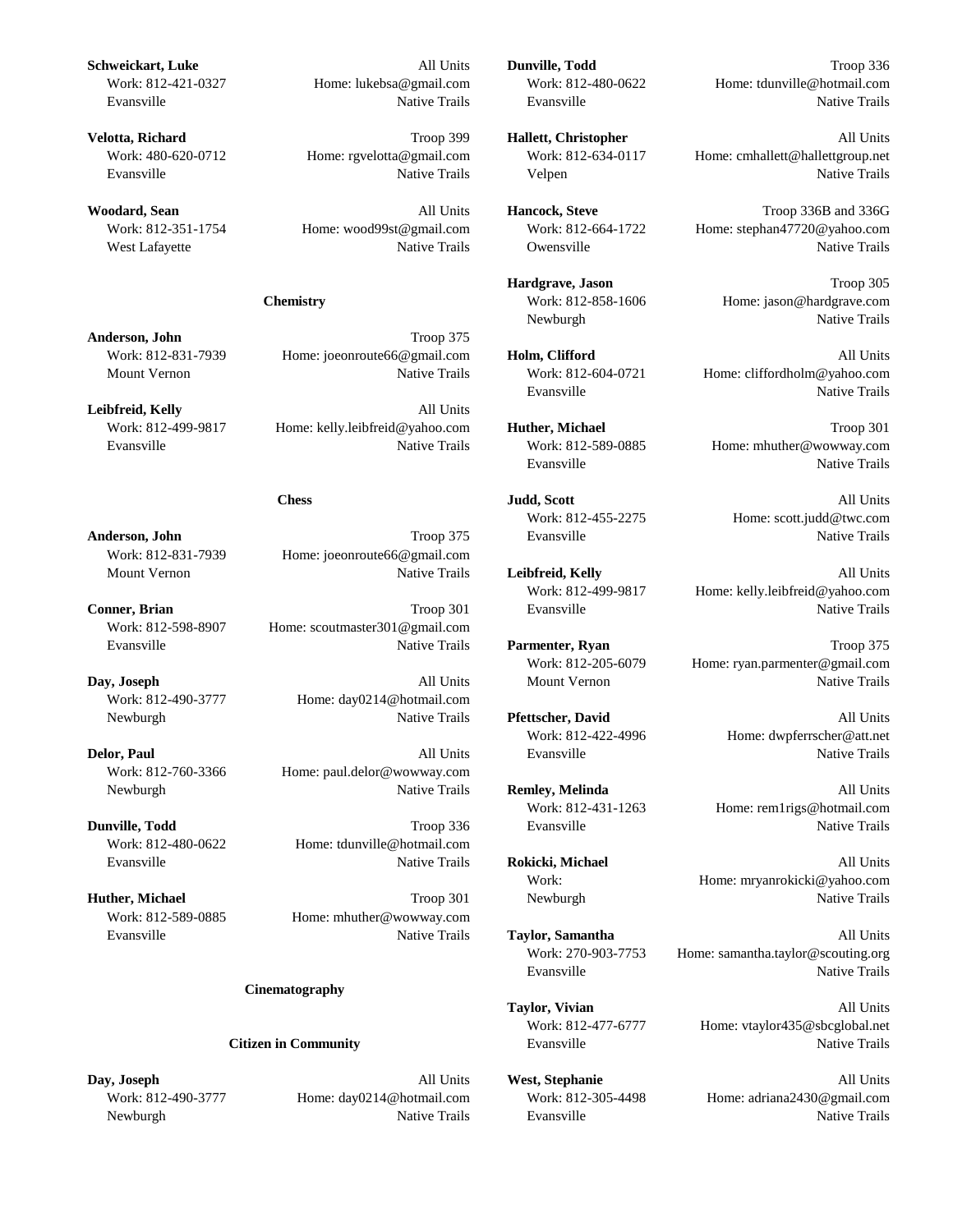Work: 812-853-8187 Home: seaa.buzza@prodigy.net Newburgh Native Trails **Dunville, Todd** Troop 336

Work: 812-490-3777 Home: day0214@hotmail.com

Work: 812-480-0622 Home: tdunville@hotmail.com Evansville Native Trails **Hardgrave, Jason** Troop 305

**Hallett, Christopher** Mative Trails **All Units** Newburgh Newburgh Native Trails Work: 812-634-0117 Home: cmhallett@hallettgroup.net Velpen **Native Trails Holm, Clifford All Units** All Units

**Hancock, Steve** Troop 336B and 336G Evansville Native Trails Work: 812-664-1722 Home: stephan47720@yahoo.com Owensville Native Trails **Huther, Michael** Troop 301

Work: 812-858-1606 Home: jason@hardgrave.com Newburgh **Native Trails Judd, Scott All Units** All Units

**Holm, Clifford** Native Trails **All Units** Evansville **All Units** Evansville Native Trails Work: 812-604-0721 Home: cliffordholm@yahoo.com

Work: 812-589-0885 Home: mhuther@wowway.com

Work: 812-455-2275 Home: scott.judd@twc.com Evansville Native Trails **Pfettscher, David** All Units

**Leibfreid, Kelly** Native Trails **All Units** Evansville **Example 2018** Native Trails Work: 812-499-9817 Home: kelly.leibfreid@yahoo.com

Work: 270-903-7753 Home: samantha.taylor@scouting.org Evansville **Native Trails Taylor, Vivian Constanting Constanting Constanting Constanting Constanting Constanting Constanting Constanting Constanting Constanting Constanting Constanting Constanting Constanting Constanting** 

Work: 812-477-6777 Home: vtaylor435@sbcglobal.net Evansville Native Trails **West, Stephanie** All Units

**West, Stephanie** Native Trails **All Units** Evansville **Example 2018** Native Trails Work: 812-305-4498 Home: adriana2430@gmail.com Evansville Native Trails

### **Citizen in World**

**Buzza, Erin** All Units Work: 812-853-8187 Home: seaa.buzza@prodigy.net

**Citizen in Nation Day, Joseph Citizen in Nation All Units** Work: 812-490-3777 Home: day0214@hotmail.com **Buzza, Erin** Native Trails Newburgh Native Trails Newburgh Native Trails Native Trails Native Trails Native Trails

Work: 812-480-0622 Home: tdunville@hotmail.com **Day, Joseph** Native Trails All Units Evansville Native Trails Native Trails Native Trails

Newburgh Native Trails **Hancock, Steve** Troop 336B and 336G Work: 812-664-1722 Home: stephan47720@yahoo.com **Dunville, Todd Troop 336 Owensville CONSUMERTY And CONSUMERTY OWENSVILLE CONSUMERTY Native Trails** 

Work: 812-858-1606 Home: jason@hardgrave.com

Work: 812-604-0721 Home: cliffordholm@yahoo.com

Work: 812-589-0885 Home: mhuther@wowway.com **Hardgrave, Jason** Native Trails **Troop 305** Evansville Native Trails **Native Trails** Native Trails

Work: 812-455-2275 Home: scott.judd@twc.com

Evansville Native Trails **Leibfreid, Kelly** All Units Work: 812-499-9817 Home: kelly.leibfreid@yahoo.com **Huther, Michael** Native Trails **Troop 301** Evansville Evansville Native Trails

Evansville Native Trails **Nurrenbern, Roger** Troop 399 & Troop 374G Work: 812-457-1051 me: roger.nurrenbern@edwardjones.com **Judd, Scott** Native Trails **All Units** Mount Vernon Native Trails Native Trails Native Trails

Work: 812-422-4996 Home: dwpferrscher@att.net

Evansville Native Trails **Taylor, Samantha** All Units Work: 270-903-7753 Home: samantha.taylor@scouting.org **Taylor, Samantha All Units** Evansville **Example 2008** Native Trails Native Trails

Work: 812-477-6777 Home: vtaylor435@sbcglobal.net **Taylor, Vivian** Native Trails All Units Evansville **Example 2018** Native Trails Native Trails

Work: 812-305-4498 Home: adriana2430@gmail.com

**Climbing**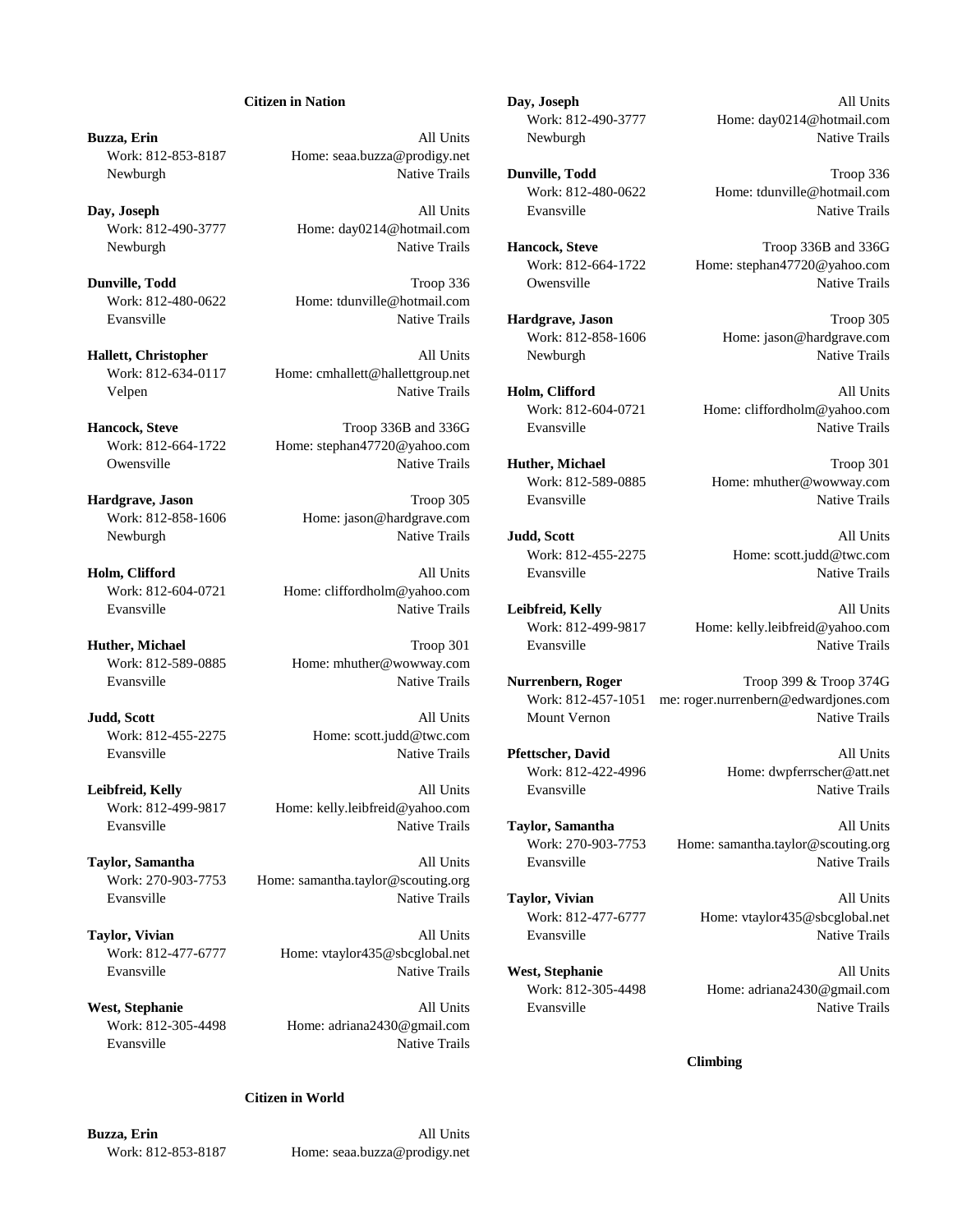Newburgh Native Trails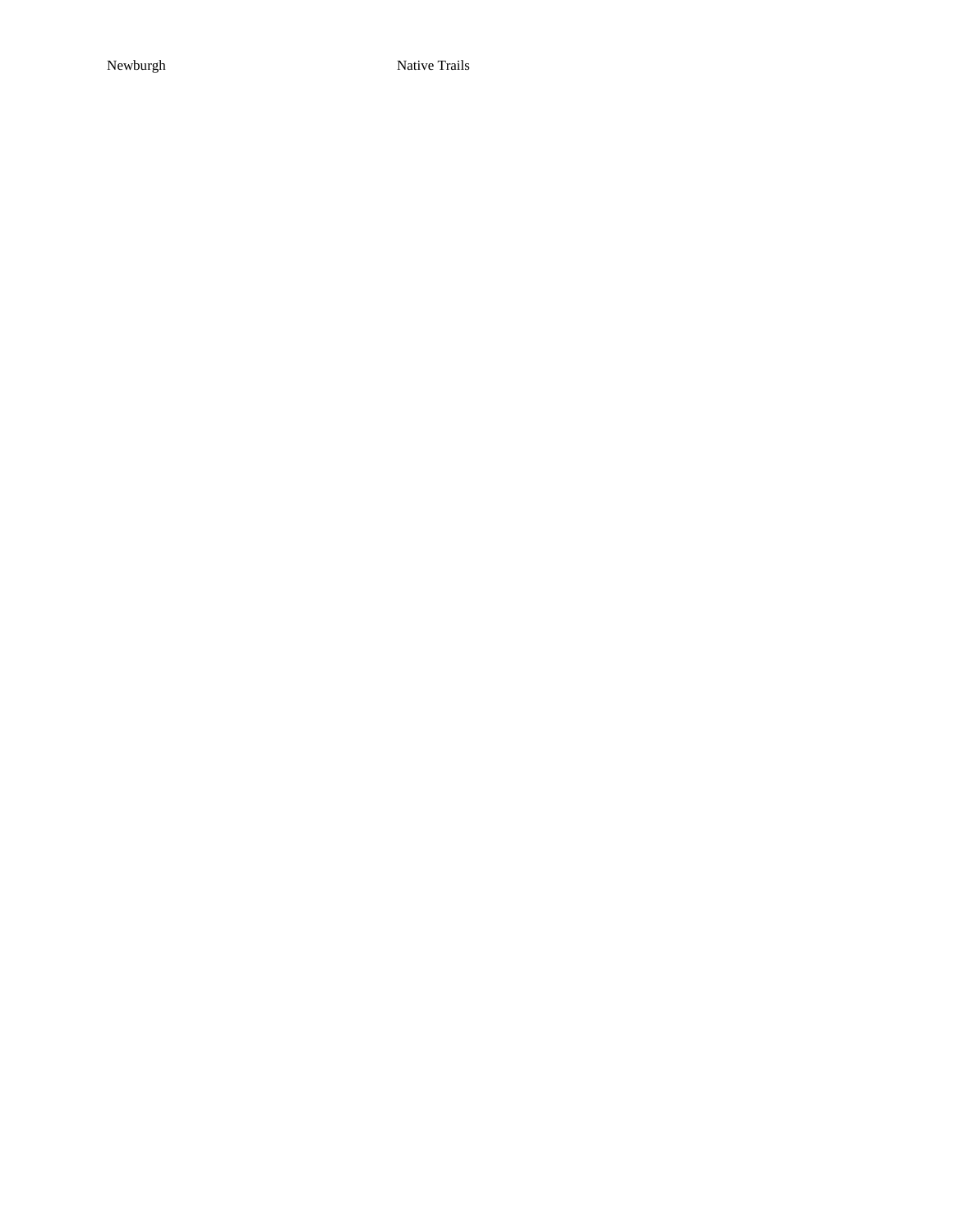Work: 812-422-4996 Home: dwpferrscher@att.net

Work: Home: mryanrokicki@yahoo.com

**Swearingen, Ryan** All Units Evansville Native Trails Native Trails Native Trails Native Trails Native Trails Native Trails Native Trails Native Trails Native Trails Native Trails Native Trails Native Trails Native Trails Work: 812-774-7434 > me: scoutmasterswearingen@gmail.com Evansville Native Trails **Rudibaugh, Angela** Troop 336B and 336G

Work: 812-477-6777 Home: vtaylor435@sbcglobal.net

### **Collections**

**Day, Joseph** All Units Work: 812-550-2585 Home: jshade.cpa@gmail.com Work: 812-490-3777 Home: day0214@hotmail.com Newburgh News Headler Native Trails Newburgh Native Trails

Work: 812-604-0721 Home: cliffordholm@yahoo.com Evansville **Evansville** Native Trails Evansville Native Trails

Newburgh Native Trails

Work: 812-470-7171 Home: swearmama@gmail.com Evansville Evansville Native Trails Evansville Native Trails

**Day, Joseph** All Units Work: 812-490-3777 Home: day0214@hotmail.com **Composit Materials** Newburgh Native Trails

**Gunter, Andrea Computers** Troop 374 G **Computers** Work: 812-568-0403 Home: andiegunter@gmail.com Evansville Native Trails

**Holm, Clifford All Units** Work: 812-604-0721 Home: cliffordholm@yahoo.com **Aker, Kevin** All Units Evansville Native Trails Work: 812-480-3148 Home: kwaker@wowway.com

**Huther, Michael Troop 301** Work: 812-589-0885 Home: mhuther@wowway.com **Buzza, Erin All Units** All Units

**Jones, Mark** Troop 301 Work: 812-598-5254 Home: mjones757@hotmail.com **Conner, Brian** Troop 301

### **Cooking**

**Coin Collecting Judd, Scott** All Units Work: 812-455-2275 Home: scott.judd@twc.com **Pfettscher, David** Native Trails **All Units** Evansville **Example 2018** Native Trails

Evansville Native Trails **Leibfreid, Kelly** All Units Work: 812-499-9817 Home: kelly.leibfreid@yahoo.com **Rokicki, Michael** Native Trails **All Units** Evansville **Example 2018** Native Trails

Newburgh Native Trails **McCord, Jason** District Only Work: 812-204-7709 Home: mccord7401@gmail.com

Work: 770-364-7963 Home: angierudibaugh@gmail.com **Taylor, Vivian** Native Trails All Units Evansville **Example 2018** Native Trails Native Trails

Evansville Native Trails **Rusche, Robert** All Units Work: 812-455-7347 Home: rrusche@midwestintmed.com Evansville Native Trails

**Shade, James** Only Newburgh Units

**Swearingen, Rosangela** All Units **Holm, Clifford All Units** Work: 812-470-7171 Home: swearmama@gmail.com

Taylor, Vivian **All Units Rokicki, Michael All Units** Work: 812-477-6777 Home: vtaylor435@sbcglobal.net Work: https://workinal.com Evansville Native Trails Native Trails Native Trails Native Trails Native Trails Native Trails

**Velotta, Richard** Troop 399 **Swearingen, Rosangela** All Units Work: 480-620-0712 Home: rgvelotta@gmail.com

> West, Stephanie **All Units** Work: 812-305-4498 Home: adriana2430@gmail.com **Communications** Evansville Evansville Native Trails

Newburgh Native Trails

Evansville Native Trails Work: 812-853-8187 Home: seaa.buzza@prodigy.net Newburgh **Native Trails** 

Evansville Native Trails Work: 812-598-8907 Home: scoutmaster301@gmail.com Evansville Native Trails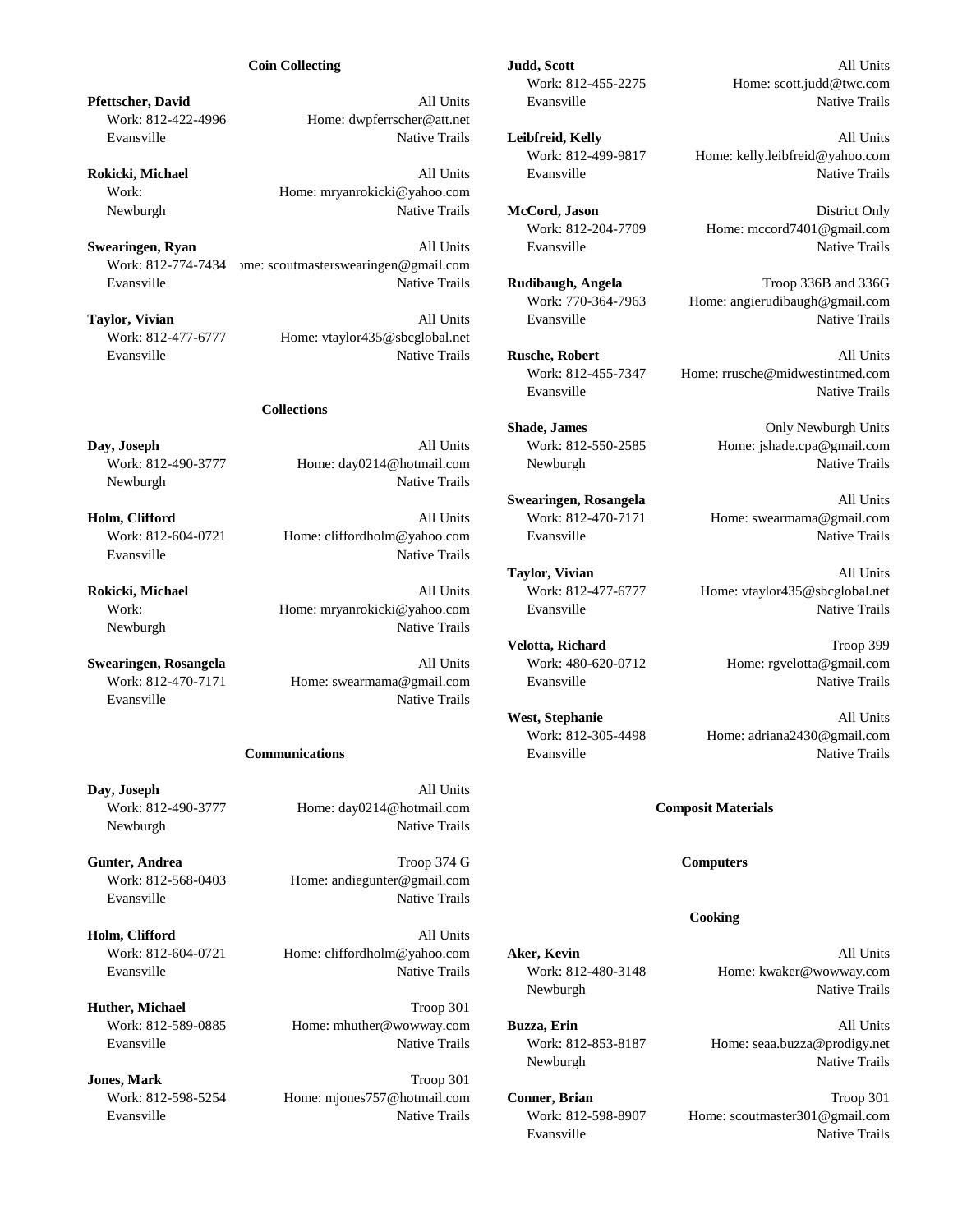**Day, Joseph** All Units **Stoermer, Jason** Troop 336B and 336G

Evansville Native Trails Evansville Native Trails

**Hardgrave, Jason** Troop 305 **Whalen Burghard, Dawn** Troop 312 Work: 812-858-1606 Home: jason@hardgrave.com Work: 812-618-7605 Home: crushbear@att.net Newburgh Native Trails Evansville Native Trails

**Leibfreid, Kelly** All Units Work: 812-499-9817 Home: kelly.leibfreid@yahoo.com **Crime Prevention** Evansville Native Trails

Evansville Native Trails

**Meeks, Rodney Cycling** Troop 336B and 336G **Cycling** Work: 812-457-0370 Home: rodmeeks70@aol.com

Work: 812-963-5399 Home: 5mpauls17@gmail.com Evansville Native Trails **Evans, Charles** All Units

Work: 812-483-7404 Home: saraporter@ymail.com Evansville **Native Trails Corman, Paul Corman, Paul All Units** All Units

Work: Home: mryanrokicki@yahoo.com

Work: 812-455-7347 Home: rrusche@midwestintmed.com Evansville **Native Trails Paul, Christopher All Units** All Units

Work: 812-421-0327 Home: lukebsa@gmail.com Evansville Native Trails

Work: Home: dgoedde@schnucks.com Work: 812-774-7434 me: scoutmasterswearingen@gmail.com Wadesville **Native Trails** Evansville **Native Trails** Evansville **Native Trails** Native Trails

**Rudibaugh, Angela** Troop 336B and 336G Lightner, Stephanie Troop 374 G Work: 770-364-7963 Home: angierudibaugh@gmail.com Work: 812-457-6556 Home: lightner.avon@gmail.com Evansville Evansville Native Trails

Evansville **Native Trails Conner, Brian Conner, Property 1986 Conner, Brian Conner, Brian Conner, Brian Conner, Brian Conner, Brian Conner, Brian Conner, Brian Conner, Brian Conner, Brian Conner, Br** Work: 812-598-8907 Home: scoutmaster301@gmail.com **Paul, Christopher All Units** Evansville **Example 2018 Constant All Units** Evansville **Example 2018 Native Trails** 

Work: 812-483-8547 Home: chucke6@hotmail.com **Porter, Sara** Native Trails **Porter, Sara** Native Trails Native Trails **Properties** Native Trails Native Trails Native Trails

Work: 812-459-4970 Home: ppgorman@gmail.com **Rokicki, Michael** Native Trails **All Units** Evansville **Native Trails** Native Trails

Newburgh Native Trails **Heathcott, Todd** Troop 305 Work: 812-490-3690 Home: toddheathcott@gmail.com **Rusche, Robert** Native Trails **All Units** Newburgh Native Trails Native Trails

Work: 812-963-5399 Home: 5mpauls17@gmail.com **Schweickart, Luke** Native Trails All Units Evansville Native Trails Native Trails

Work: 812-490-3777 Home: day0214@hotmail.com Work: 812-598-7293 Home: jstoermer77@gmail.com Newburgh Native Trails Evansville Native Trails

**Evans, Charles** All Units **Swearingen, Rosangela** All Units Work: 812-483-8547 Home: chucke6@hotmail.com Work: 812-470-7171 Home: swearmama@gmail.com Evansville Native Trails Evansville Native Trails

**Goedde, Duane** Troop 393 **Swearingen, Ryan** All Units

**Gorman, Paul** All Units **Taylor, Samantha** All Units Work: 812-459-4970 Home: ppgorman@gmail.com Work: 270-903-7753 Home: samantha.taylor@scouting.org Evansville Native Trails Evansville Native Trails

**Gunter, Andrea** Troop 314 G **Velotta, Richard** Troop 399 Work: 812-568-0403 Home: andiegunter@gmail.com Work: 480-620-0712 Home: rgvelotta@gmail.com

**Kitch, Karla** All Units **White, Adam** All Units Work: 503-329-8142 Home: karla@adi-mobilehealth.com Work: 812-618-8234 Home: adambsa383@gmail.com Evansville Native Trails Evansville Native Trails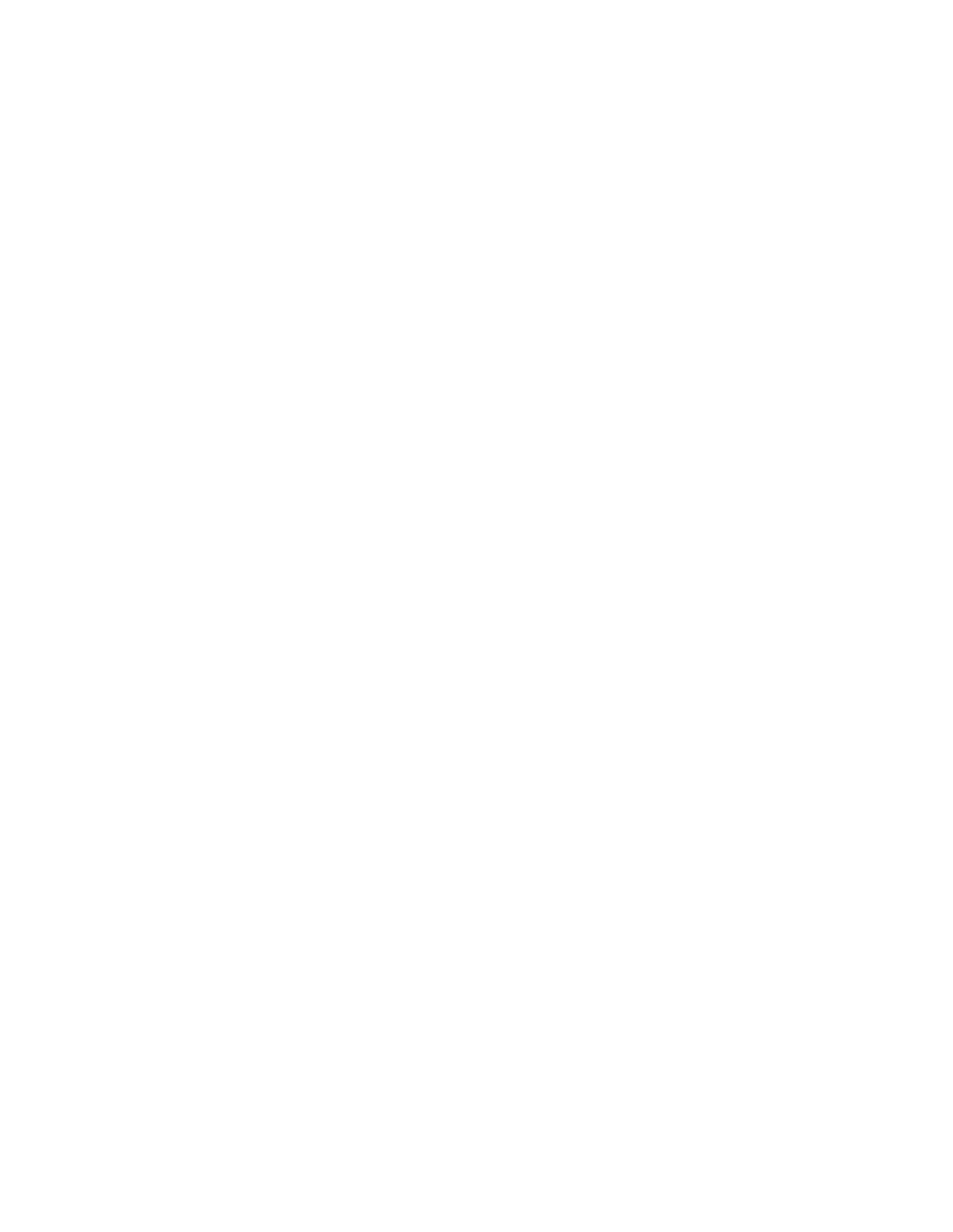Work: 812-634-0117 Home: cmhallett@hallettgroup.net Velpen **Native Trails Porter, Sara Porter, Sara** Troop 335

Work: 812-626-5425 Home: blkickli@gmail.com Evansville Native Trails **Shade, James** Only Newburgh Units

Work: 812-421-0327 Home: lukebsa@gmail.com Evansville Native Trails

Work: 812-480-3148 Home: kwaker@wowway.com

Work: 812-598-8907 Home: scoutmaster301@gmail.com Evansville Native Trails **Kicklighter, Bradley** All Units

**Coy, Kenneth District Only Evansville District Only Consumers District Only Consumers Evansville Native Trails** Work: 812-474-1725 Home: coyboy3030@gmail.com Evansville Native Trails **Kunkler, William** Troop 393

Work: 270-302-0364 Home: mishalleo@aol.com Elberfeld Native Trails

**Leibfreid, Kelly** All Units Work: 812-499-9817 Home: kelly.leibfreid@yahoo.com **Aker, Kevin** All Units Evansville Native Trails Work: 812-480-3148 Home: kwaker@wowway.com

**Swearingen, Rosangela** All Units Work: 812-470-7171 Home: swearmama@gmail.com **Anderson, John** Troop 375

**Taylor, Samantha** All Units Work: 270-903-7753 Home: samantha.taylor@scouting.org **Holm, Clifford** All Units Evansville Native Trails Work: 812-604-0721 Home: cliffordholm@yahoo.com

Work: 812-549-6890 Home: kashburn1@hotmail.com Wadesville Native Trails

### **Electricity**

**Wininger, Ryan** Troop 301 Work: 317-727-4886 Home: ryninger@gmail.com Work: 812-598-8907 Home: scoutmaster301@gmail.com Newburgh Native Trails Evansville Native Trails

> **Coy, Kenneth** District Only **Dentistry** Work: 812-474-1725 Home: coyboy3030@gmail.com Evansville Native Trails

**Digital Technology Pfettscher, David** All Units Work: 812-422-4996 Home: dwpferrscher@att.net **Hallett, Christopher All Units** Evansville **Example 2018** Native Trails Native Trails

Work: 812-483-7404 Home: saraporter@ymail.com **Kicklighter, Bradley All Units** Evansville **Example 2008** Native Trails Native Trails

Work: 812-550-2585 Home: jshade.cpa@gmail.com **Schweickart, Luke** Native Trails All Units Newburgh Native Trails Native Trails Native Trails

### **Drafting**

**Disabilities Awareness <b>Dunville, Todd** Troop 336 Work: 812-480-0622 Home: tdunville@hotmail.com **Aker, Kevin** Native Trails **All Units** Evansville **All Units** Evansville Native Trails

Newburgh **Native Trails Evans, Charles Charles** All Units Work: 812-483-8547 Home: chucke6@hotmail.com **Conner, Brian** Native Trails **Conner, Brian** Native Trails **Native Trails** 1 **Conner**, **Primary 1 Native Trails** 1 **Conner**, **Brian** Native Trails 1 **Conner**, **Brian** 1 **Conner**, **Brian** 1 **Conner**, **Brian** 1 **Conner**,

Work: 812-626-5425 Home: blkickli@gmail.com

Work: 812-423-2423 Home: kunklwe@wowway.com **Haney, Mishalle** Native Trails **Troop 350** Evansville **Example Example 2018** Native Trails

Newburgh Native Trails

Evansville Native Trails Work: 812-831-7939 Home: joeonroute66@gmail.com Mount Vernon Native Trails

Evansville Native Trails

**Dog Care 62.1 Kicklighter, Bradley 62.1 Constant Constant All Units All Units** Work: 812-626-5425 Home: blkickli@gmail.com **Ashburn, Kirk** Native Trails (Native Trails 1993) Troop 393 Evansville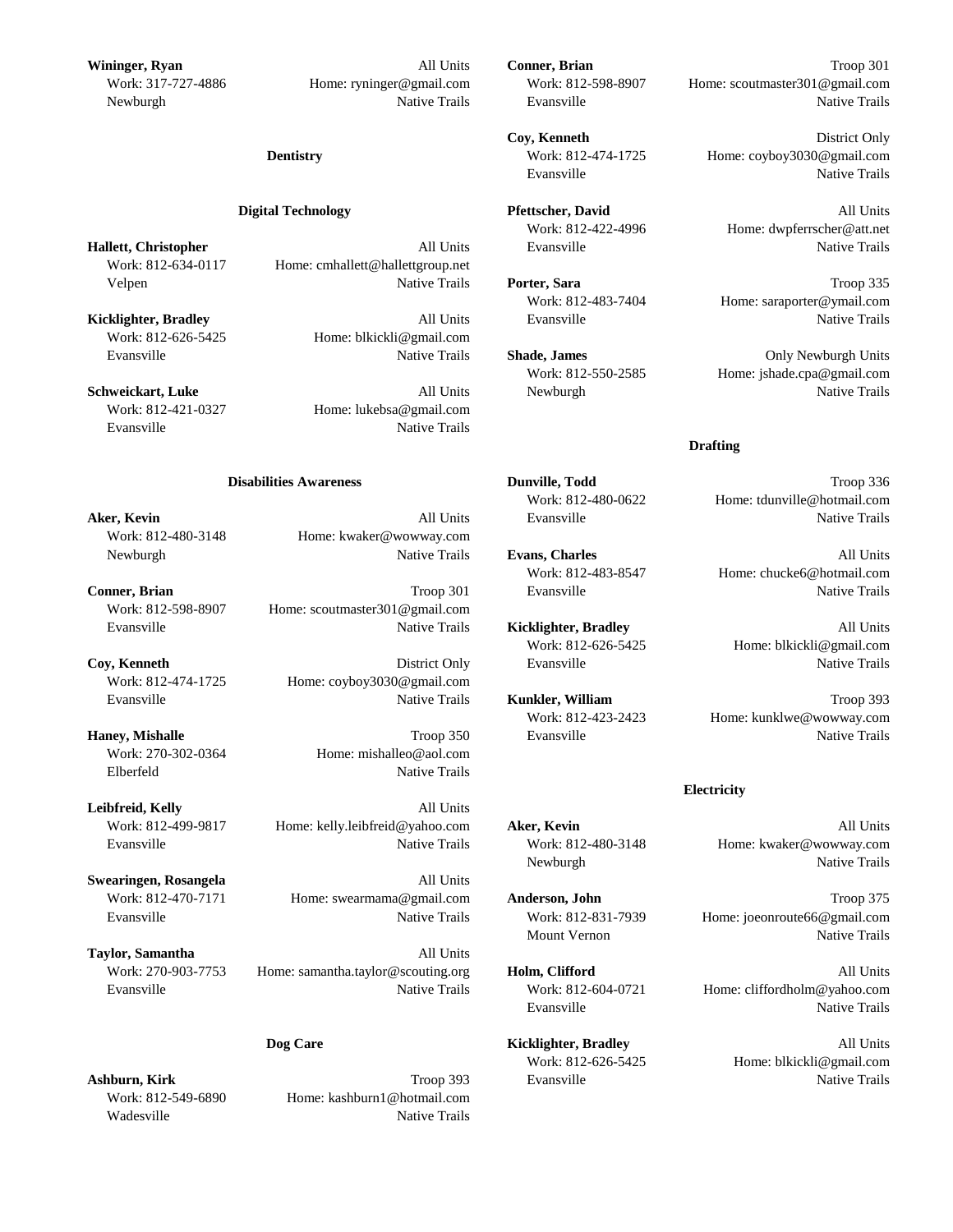**Stoermer, Jason** Troop 336B and 336G **Rusche, Robert** All Units Work: 812-598-7293 Home: jstoermer77@gmail.com Work: 812-455-7347 Home: rrusche@midwestintmed.com Evansville Native Trails Evansville Native Trails

**Aker, Kevin All Units** Work: 812-480-3148 Home: kwaker@wowway.com **Taylor, Samantha** All Units Newburgh Native Trails Work: 270-903-7753 Home: samantha.taylor@scouting.org

**Kicklighter, Bradley** All Units Work: 812-626-5425 Home: blkickli@gmail.com **Velotta, Richard** Troop 399 Evansville Native Trails Work: 480-620-0712 Home: rgvelotta@gmail.com

**Knea, Keith** Troop 374 G and Troop 350 Work: 812-422-6357 Home: k\_knea@yahoo.com **White, Adam** All Units Evansville Native Trails Work: 812-618-8234 Home: adambsa383@gmail.com

### **Emergency Preparedness**

**Aker, Kevin** All Units

**Anslinger, Richard All Units** Work: 812-760-5799 Home: scottiewte@hotmail.com Evansville Native Trails **Engineering**

**Bollinger, John** Troop 375 Work: 812-270-1365 Home: johnbollinger75@gmail.com Work: 812-831-7939 Home: joeonroute66@gmail.com Mount Vernon Native Trails Altive Trails Altive Trails Altive Trails Altive Trails Altive Trails Altive Trails

**Hancock, Steve** Troop 336B and 336G **Kicklighter, Bradley** All Units Work: 812-664-1722 Home: stephan47720@yahoo.com Work: 812-626-5425 Home: blkickli@gmail.com Owensville Native Trails Evansville Native Trails

**Judd, Scott All Units Knea, Keith Component Component All Units Knea, Keith Troop 374 G and Troop 350** Work: 812-455-2275 Home: scott.judd@twc.com Work: 812-422-6357 Home: k\_knea@yahoo.com Evansville Native Trails Evansville Native Trails

Work: 812-499-9817 Home: kelly.leibfreid@yahoo.com Work: 812-423-2423 Home: kunklwe@wowway.com Evansville Native Trails Evansville Native Trails

Paul, Christopher All Units Work: 812-963-5399 Home: 5mpauls17@gmail.com **Entrepreneurship** Evansville Native Trails

**Kunkler, William Troop 315 Troop 393 Porter, Brandon** Troop 325 Troop 335 Work: 812-423-2423 Home: kunklwe@wowway.com Work: 812-457-2824 : brandon.porter@mccutchanvillefire.org Evansville Native Trails Evansville Native Trails

**Shade, James** Only Newburgh Units **Electronics** Work: 812-550-2585 Home: jshade.cpa@gmail.com Newburgh Native Trails

Evansville Native Trails

Evansville Native Trails

Evansville Native Trails

Evansville Native Trails

Work: 812-480-3148 Home: kwaker@wowway.com **Leibfreid, Kelly** All Units Newburgh Native Trails Work: 812-499-9817 Home: kelly.leibfreid@yahoo.com

**Energy**

**Buzza, Erin** All Units **Dunville, Todd** Troop 336 Work: 812-853-8187 Home: seaa.buzza@prodigy.net Work: 812-480-0622 Home: tdunville@hotmail.com Newburgh Native Trails Evansville Native Trails

**Leibfreid, Kelly** All Units **Kunkler, William** Troop 393

**Day, Joseph** All Units Work: 812-490-3777 Home: day0214@hotmail.com Newburgh **Native Trails**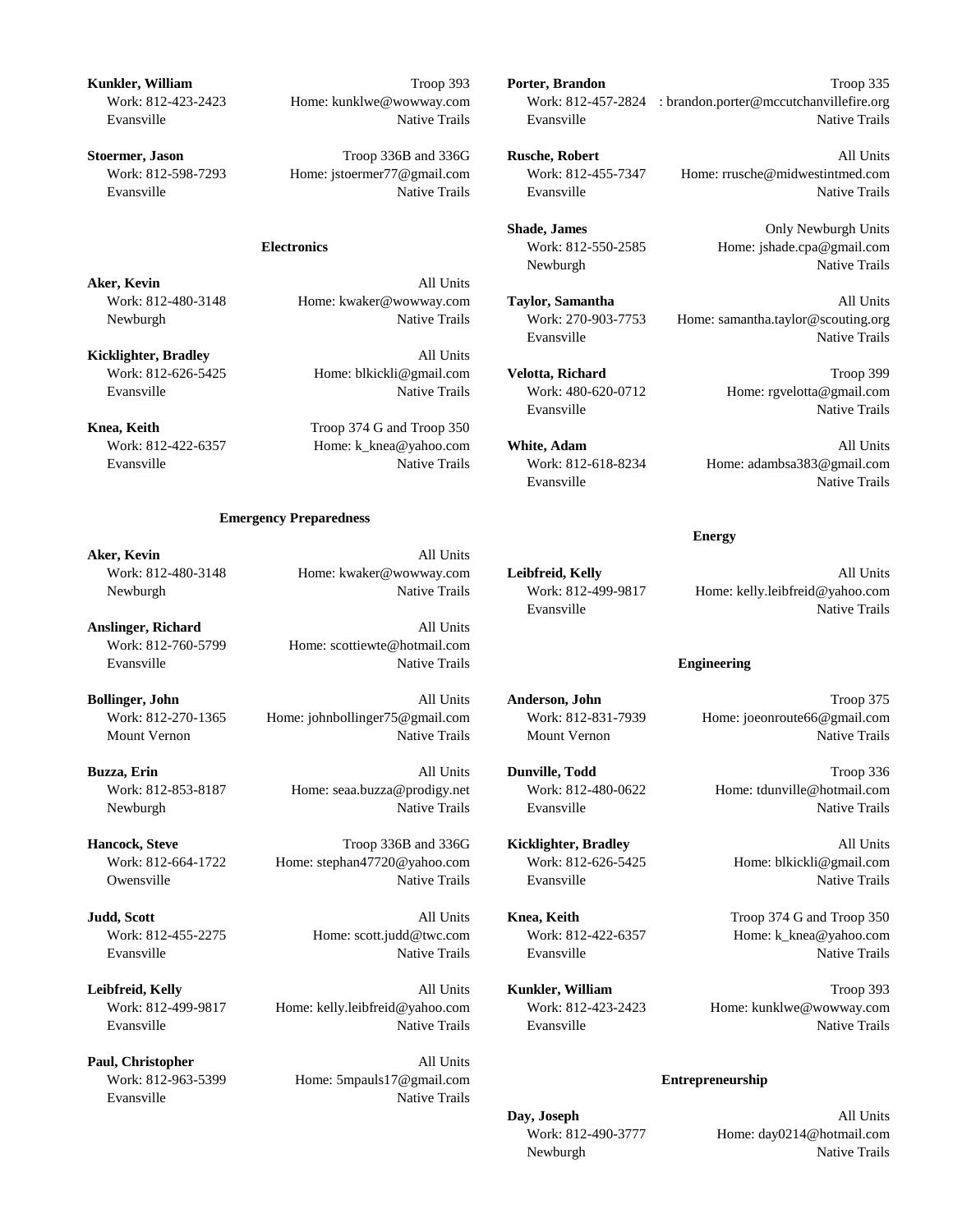**Hallett, Christopher** All Units **Conner, Brian** Troop 301

Work: 812-550-2585 Home: jshade.cpa@gmail.com Work: 812-490-3777 Home: day0214@hotmail.com Newburgh Native Trails Newburgh Native Trails

**Anslinger, Richard** All Units

**Buzza, Erin** All Units Work: 812-853-8187 Home: seaa.buzza@prodigy.net **Hardgrave, Jason** Troop 305 Newburgh Native Trails Work: 812-858-1606 Home: jason@hardgrave.com

**Delor, Paul** All Units Work: 812-760-3366 Home: paul.delor@wowway.com **Huther, Michael** Troop 301

**Dunville, Todd** Troop 336

**Hallett, Christopher** All Units Work: 812-634-0117 Home: cmhallett@hallettgroup.net **Johnson, Eric** Troop & Crew 399 Velpen Native Trails Work: 812-449-8534 Home: ericmj045@gmail.com

**Hancock, Steve** Troop 336B and 336G Work: 812-664-1722 Home: stephan47720@yahoo.com **Jones, Jonalee** Troop 387 Owensville Native Trails Work: 812-781-0437 Home: jonaleesjones@gmail.com

**Rusche, Robert** All Units Work: 812-455-7347 Home: rrusche@midwestintmed.com **Leibfreid, Kelly** All Units Evansville Native Trails Work: 812-499-9817 Home: kelly.leibfreid@yahoo.com

**Swearingen, Rosangela** All Units Work: 812-470-7171 Home: swearmama@gmail.com **Lightner, Stephanie** Troop 374 G

**Taylor, Samantha** All Units Work: 270-903-7753 Home: samantha.taylor@scouting.org **Mayes, Jeannie** Troop 393 Evansville Native Trails Work: 812-499-4337 Home: jeannie27\_1999@yahoo.com

### **Family Life**

Work: 812-634-0117 Home: cmhallett@hallettgroup.net Work: 812-598-8907 Home: scoutmaster301@gmail.com Velpen 1988 Matter Trails Evansville Native Trails Evansville Native Trails Native Trails

**Hayes, Ryan** District Only **Troop 315 Coy, Kenneth** District Only **District Only** Work: 812-455-8650 Home: ryan.hayes@ampf.com Work: 812-474-1725 Home: coyboy3030@gmail.com Newburgh Native Trails Evansville Native Trails

**Shade, James Only Newburgh Units <b>Day, Joseph All Units** All Units

Gunter, Andrea Troop 374 G **Environmental Science** Work: 812-568-0403 Home: andiegunter@gmail.com Evansville Native Trails

Work: 812-760-5799 Home: scottiewte@hotmail.com **Hallett, Christopher** All Units Evansville Native Trails Work: 812-634-0117 Home: cmhallett@hallettgroup.net Velpen Native Trails

Newburgh Native Trails

Newburgh Native Trails Work: 812-589-0885 Home: mhuther@wowway.com Evansville Native Trails

Work: 812-480-0622 Home: tdunville@hotmail.com **Islam, Nancy** Troop & Crew 350 Evansville Native Trails Work: 812-746-9224 Home: neschnierle@yahoo.com Evansville Native Trails

Evansville Native Trails

Poseyville Native Trails

Evansville Native Trails

Evansville Native Trails Work: 812-457-6556 Home: lightner.avon@gmail.com Evansville Native Trails

Poseyville Native Trails

**Exploration Menke, Tony Menke, Tony Troop 327** Work: 812-550-6117 Home: trmenke@wowway.com Evansville Native Trails

**Parmenter, Ryan** Troop 375 **Buzza, Erin All Units** Work: 812-205-6079 Home: ryan.parmenter@gmail.com Work: 812-853-8187 Home: seaa.buzza@prodigy.net Mount Vernon Native Trails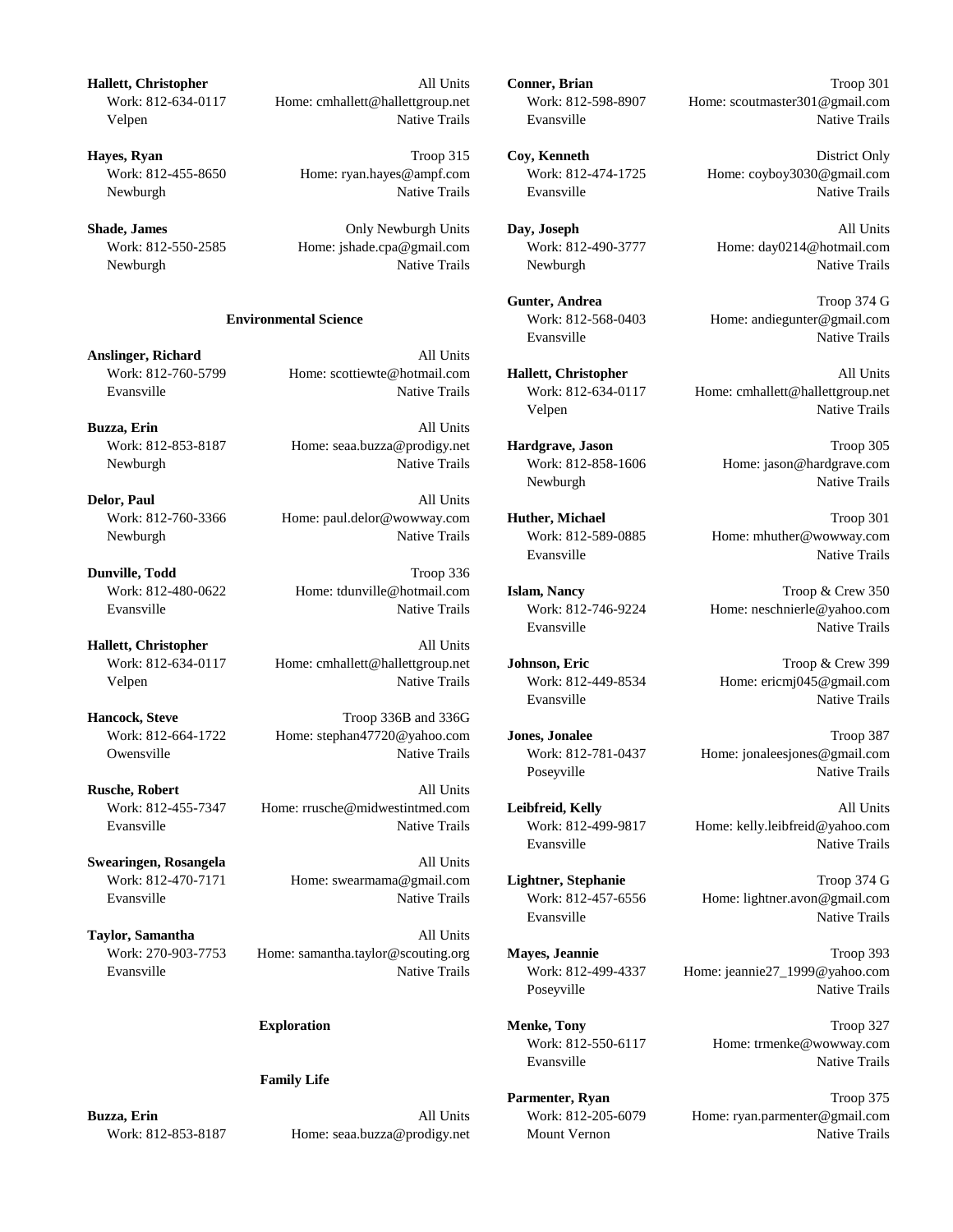### Newburgh Native Trails

**Pfettscher, David** All Units Work: 812-422-4996 **Home:** dwpferrscher@att.net **Fire Safety** Evansville Native Trails

Work: 812-483-7404 Home: saraporter@ymail.com Wadesville Work: 812-483-7404 Native Trails Evansville Native Trails

Newburgh Native Trails

Work: 770-364-7963 Home: angierudibaugh@gmail.com Evansville Native Trails Native Trails Evansville Native Trails

Newburgh Native Trails

Evansville Native Trails

Evansville Native Trails

**Meeks, Rodney** Troop 336B and 336G

Work: 812-457-0370 **Home:** rodmeeks70@aol.com **First Aid** Evansville Native Trails

Evansville Native Trails

**Swearingen, Ryan** All Units Work: 812-549-6890 Home: kashburn1@hotmail.com Work: 812-774-7434 me: scoutmasterswearingen@gmail.com Wadesville Native Trails Native Trails Evansville Native Trails

Evansville Native Trails

Work: 812-549-6890 Home: kashburn1@hotmail.com Work: 812-490-3777 Home: day0214@hotmail.com Wadesville **Native Trails** Native Trails Newburgh Native Trails Native Trails Native Trails

**Paul, Christopher** All Units **Mayes, Jeannie** Troop 393 Work: 812-963-5399 Home: 5mpauls17@gmail.com Work: 812-499-4337 Home: jeannie27\_1999@yahoo.com Evansville Native Trails Poseyville Native Trails

**Swearingen, Ryan** All Units **Swearingen, Rosangela** All Units Work: 812-774-7434 me: scoutmasterswearingen@gmail.com Work: 812-470-7171 Home: swearmama@gmail.com Evansville Evansville Native Trails

**Ashburn, Kirk** Troop 393 **Porter, Sara** Troop 335 Work: 812-549-6890 Home: kashburn1@hotmail.com

**Bollinger, John** All Units **Rokicki, Michael All Units** Work: 812-270-1365 Home: johnbollinger75@gmail.com Work: 
Home: mryanrokicki@yahoo.com 
Mount Vernon 
Native Trails

**Meeks, Rodney** Troop 336B and 336G **Rudibaugh, Angela** Troop 336B and 336G Work: 812-457-0370 Home: rodmeeks70@aol.com

Porter, Brandon Troop 335 **Shade, James Only Newburgh Units** Work: 812-457-2824 : brandon.porter@mccutchanvillefire.org Work: 812-550-2585 Home: jshade.cpa@gmail.com Evansville Evansville Native Trails

Taylor, Samantha All Units **West, Stephanie** All Units Work: 270-903-7753 Home: samantha.taylor@scouting.org Work: 812-305-4498 Home: adriana2430@gmail.com Evansville Native Trails Native Trails

> **Wininger, Ryan** All Units Work: 317-727-4886 Home: ryninger@gmail.com **Farm Mechanics** Newburgh Newburgh Newburgh Native Trails

**Aker, Kevin** All Units **Sieben, Roger** Troop 393 Work: 812-480-3148 Home: kwaker@wowway.com Work: 812-963-3404 Home: rimdsieben@gmail.com Newburgh Newburgh Native Trails

**Ashburn, Kirk** Troop 393

**Bollinger, John** All Units **Vandendorpe, Mark** Troop 397 Work: 812-270-1365 Home: johnbollinger75@gmail.com Work: 812-550-0605 Home: mvandendorpe@yahoo.com Mount Vernon Mount Vernon Native Trails

> **Buzza, Erin** All Units Work: 812-853-8187 Home: seaa.buzza@prodigy.net **Fingerprinting** Newburgh Newburgh Native Trails

**Ashburn, Kirk** Troop 393 **Day, Joseph** All Units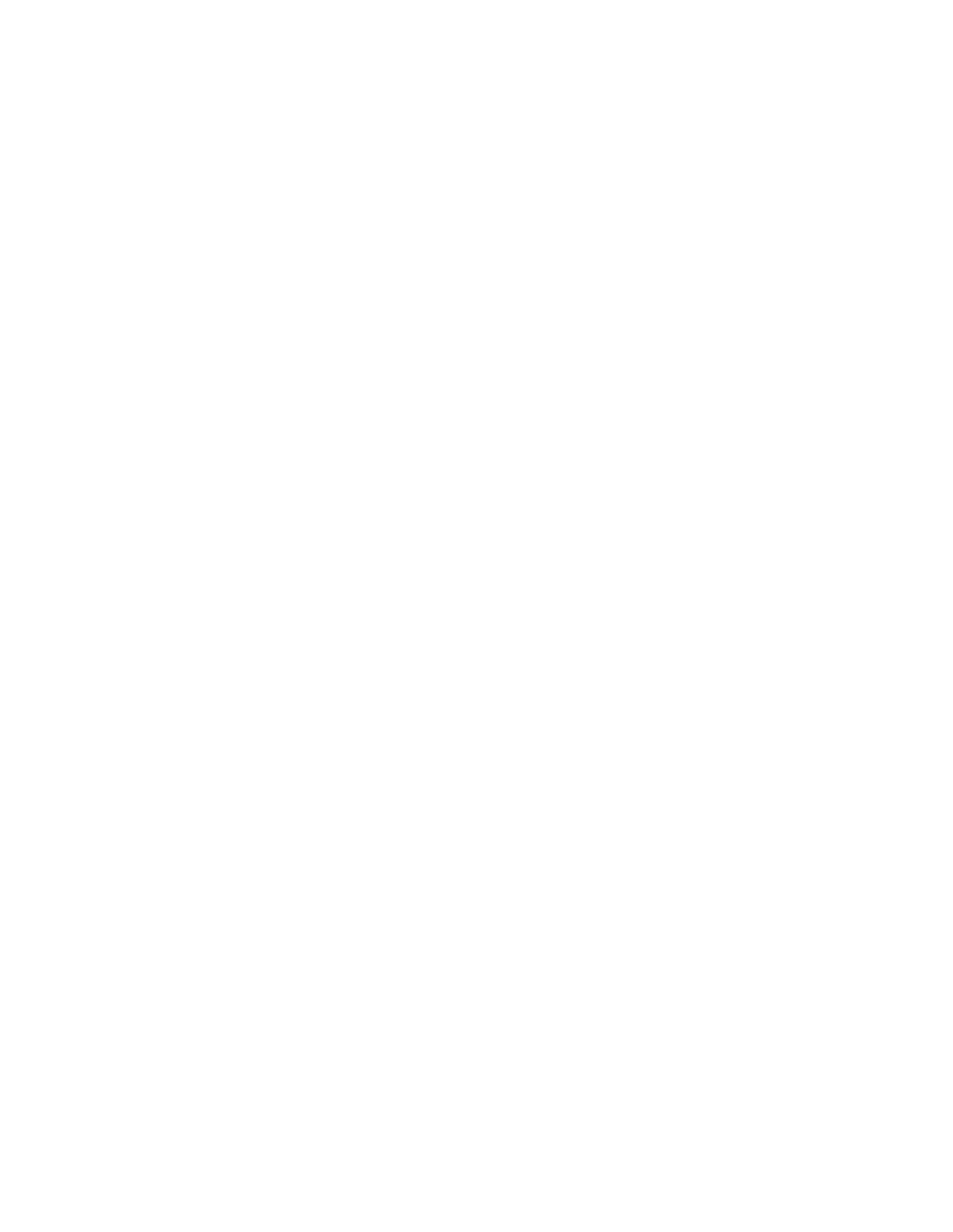Work: 812-457-2824 : brandon.porter@mccutchanvillefire.org Evansville Native Trails **Vandendorpe, Mark** Troop 397

# **Elkins, Amber Fishing Fishing Fishing Fishing Fishing Fishing Fishing** Work: 812-568-4344 Home: elkinsa7732@gmail.com

Work: 812-664-1722 Home: stephan47720@yahoo.com **Owensville** All Units **Native Trails Judd, Scott All Units All Units** 

**Huther, Michael** Native Trails **Troop 301** Evansville Evansville Native Trails Work: 812-589-0885 Home: mhuther@wowway.com Evansville Native Trails **Meeks, Rodney** Troop 336B and 336G

**Leibfreid, Kelly** Native Trails All Units Evansville Native Trails Native Trails Work: 812-499-9817 Home: kelly.leibfreid@yahoo.com

Work: 812-457-6556 Home: lightner.avon@gmail.com

Work: 812-457-0370 Home: rodmeeks70@aol.com

Work: 229-292-7087 Home: dawn3432@gmail.com Newburgh Native Trails **Velotta, Richard** Troop 399

**Swearingen, Rosangela** All Units Evansville **Example 2018** Native Trails Native Trails Work: 812-470-7171 Home: swearmama@gmail.com Evansville Native Trails

**Taylor, Samantha** All Units Work: 270-903-7753 Home: samantha.taylor@scouting.org **Hayes, Ryan** Troop 315 Evansville Native Trails Work: 812-455-8650 Home: ryan.hayes@ampf.com

**Velotta, Richard** Troop 399 Work: 480-620-0712 Home: rgvelotta@gmail.com **Hoffman, Lisa** All Units Evansville Native Trails Work: 812-430-4468 Home: lisa.hoffman@ky.gov

**Wininger, Ryan** All Units

Work: 812-455-7347 Home: rrusche@midwestintmed.com Evansville Native Trails

Evansville **Native Trails Hayes, Ryan** Troop 315 Work: 812-455-8650 Home: ryan.hayes@ampf.com **Hancock, Steve** Troop 336B and 336G Newburgh Native Trails

Work: 812-455-2275 Home: scott.judd@twc.com

Work: 812-457-0370 Home: rodmeeks70@aol.com

Evansville Native Trails **Nowakowski, Daniel** Troop 305 Work: 708-227-4552 Home: dnowakowski74@sbcglobal.net **Lightner, Stephanie** Troop 374 G Newburgh Native Trails

Evansville Native Trails **Rusche, Robert** All Units Work: 812-455-7347 Home: rrusche@midwestintmed.com **Meeks, Rodney** Troop 336B and 336G Evansville Native Trails

Evansville Native Trails **Swearingen, Ryan** All Units Work: 812-774-7434 > me: scoutmasterswearingen@gmail.com **Porter, Brandon** Native Trails **Prophetics COVID-12** Evansville Native Trails Native Trails

Work: 812-550-0605 Home: mvandendorpe@yahoo.com **Senger, Kristi** Native Trails All Units Evansville Native Trails Native Trails Native Trails

Work: 480-620-0712 Home: rgvelotta@gmail.com

### **Fly Fishing**

Newburgh Native Trails

Evansville Native Trails

Work: 317-727-4886 Home: ryninger@gmail.com **Nowakowski, Daniel** Troop 305 Newburgh Native Trails Work: 708-227-4552 Home: dnowakowski74@sbcglobal.net Newburgh Native Trails

**Fish and Wildlife Management Sieben, Roger Similar Sieben, Roger** Troop 393 Work: 812-963-3404 Home: rjmdsieben@gmail.com **Rusche, Robert** Native Trails **All Units** Evansville **Example 2018** 2018 12:30 Native Trails

**Forestry**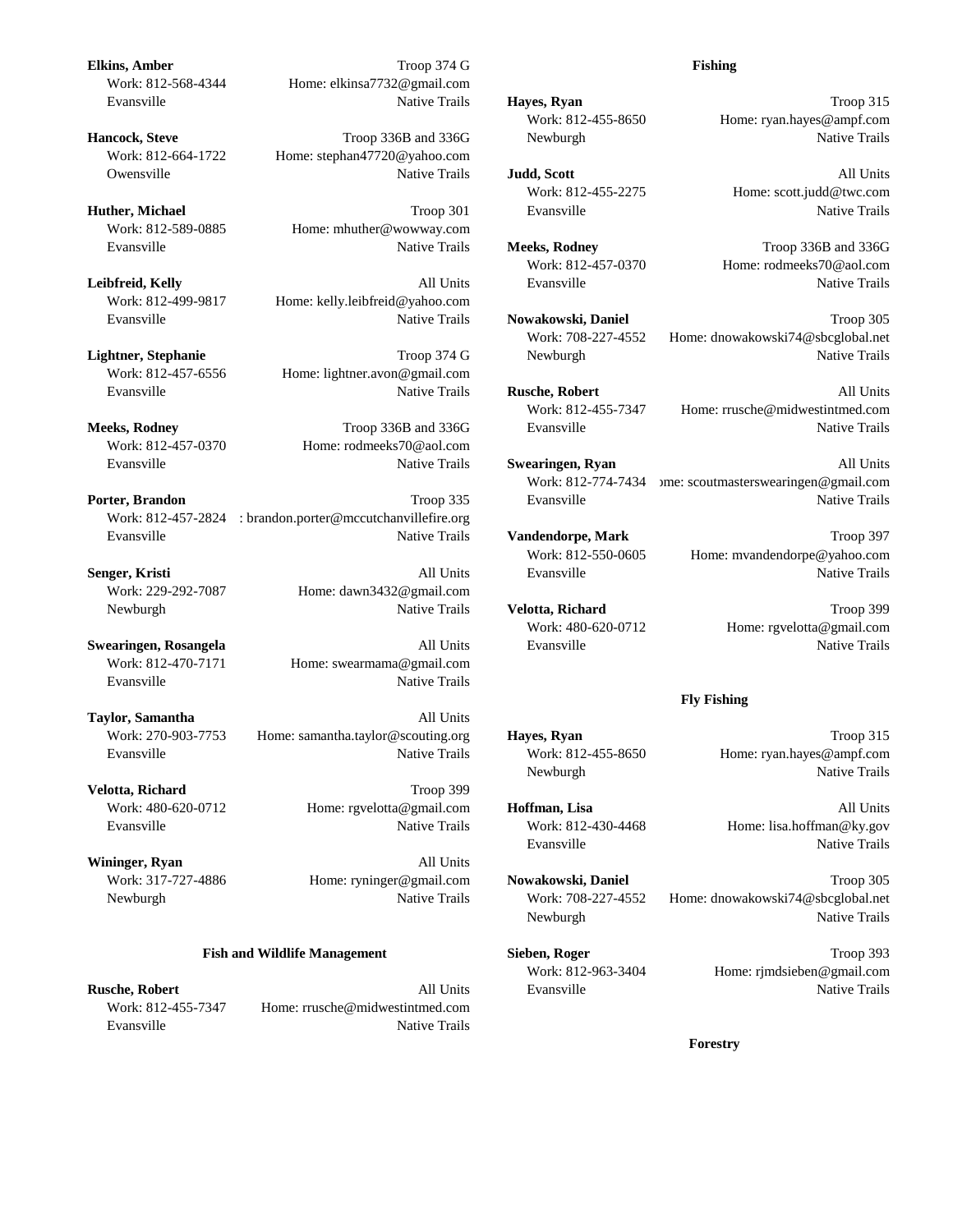**Conner, Brian** Native Trails **Conner, Brian** Native Trails **Native Trails** 1 **Conner**, **Primary 1 Native Trails** 1 **Conner**, **Brian** Native Trails 1 **Conner**, **Brian** 1 **Conner**, **Brian** 1 **Conner**, **Brian** 1 **Conner**, Work: 812-598-8907 Home: scoutmaster301@gmail.com Evansville Native Trails

**Holm, Clifford** All Units Work: 812-604-0721 Home: cliffordholm@yahoo.com **Anderson, John** Troop 375 Evansville Native Trails Work: 812-831-7939 Home: joeonroute66@gmail.com

Lightner, Stephanie Troop 374 G Work: 812-457-6556 Home: lightner.avon@gmail.com **Hallett, Christopher** All Units Evansville Native Trails Work: 812-634-0117 Home: cmhallett@hallettgroup.net

Taylor, Samantha All Units Work: 270-903-7753 Home: samantha.taylor@scouting.org **Holm, Clifford** All Units Evansville Native Trails Work: 812-604-0721 Home: cliffordholm@yahoo.com

**Jones, Jonalee** Native Trails **Trails** Troop 387 **Evansville** Evansville Native Trails Work: 812-781-0437 Home: jonaleesjones@gmail.com Poseyville **Native Trails Shade, James** Only Newburgh Units **Poseyville** 

**Lightner, Stephanie** Troop 374 G Newburgh Native Trails Work: 812-457-6556 Home: lightner.avon@gmail.com

Work: 812-963-5399 Home: 5mpauls17@gmail.com

Work: 812-319-1148 Home: tstoen@me.com Newburgh Native Trails

**Swearingen, Rosangela** All Units Work: 812-470-7171 Home: swearmama@gmail.com Evansville **Golf Golf Golf Native Trails Golf Golf** 

Work: 907-982-2868 Home: lanaeak@gmail.com Work: 812-455-2275 Home: scott.judd@twc.com Evansville Native Trails Evansville Native Trails

**White, Adam** All Units Work: 812-618-8234 Home: adambsa383@gmail.com **Graphic Arts** Evansville Native Trails

**Leibfreid, Kelly** All Units Work: 812-499-9817 Home: kelly.leibfreid@yahoo.com **Hiking**

Evansville Native Trails

Newburgh Native Trails

**Game Design Came Community Community Community Community Community Community Community Community Community Community Community Community Community Community Community Community Community Community Community Community Comm** Work: 812-477-6777 Home: vtaylor435@sbcglobal.net

### **Geocaching**

Mount Vernon Native Trails

Velpen Native Trails

Evansville Native Trails

**Gardening Leibfreid, Kelly Leibfreid, Kelly All Units** Work: 812-499-9817 Home: kelly.leibfreid@yahoo.com

Work: 812-550-2585 Home: jshade.cpa@gmail.com

Evansville Native Trails **Swearingen, Ryan** All Units Work: 812-774-7434 > me: scoutmasterswearingen@gmail.com **Paul, Christopher All Units** Evansville **Example 2018 Native Trails** Native Trails

Evansville **Native Trails White, Adam All Units All Units All Units** Work: 812-618-8234 Home: adambsa383@gmail.com **Stoen, Ted** Native Trails **District Only** Evansville **Native Trails** Native Trails

### **Geology**

**Walters, Lene** All Units **Judd, Scott** All Units

**Taylor, Samantha** All Units Work: 270-903-7753 Home: samantha.taylor@scouting.org **Genealogy** Evansville Evansville Native Trails

**Aker, Kevin All Units Rokicki, Michael All Units** Work: 812-480-3148 Home: kwaker@wowway.com Work: Home: mryanrokicki@yahoo.com Newburgh News and Native Trails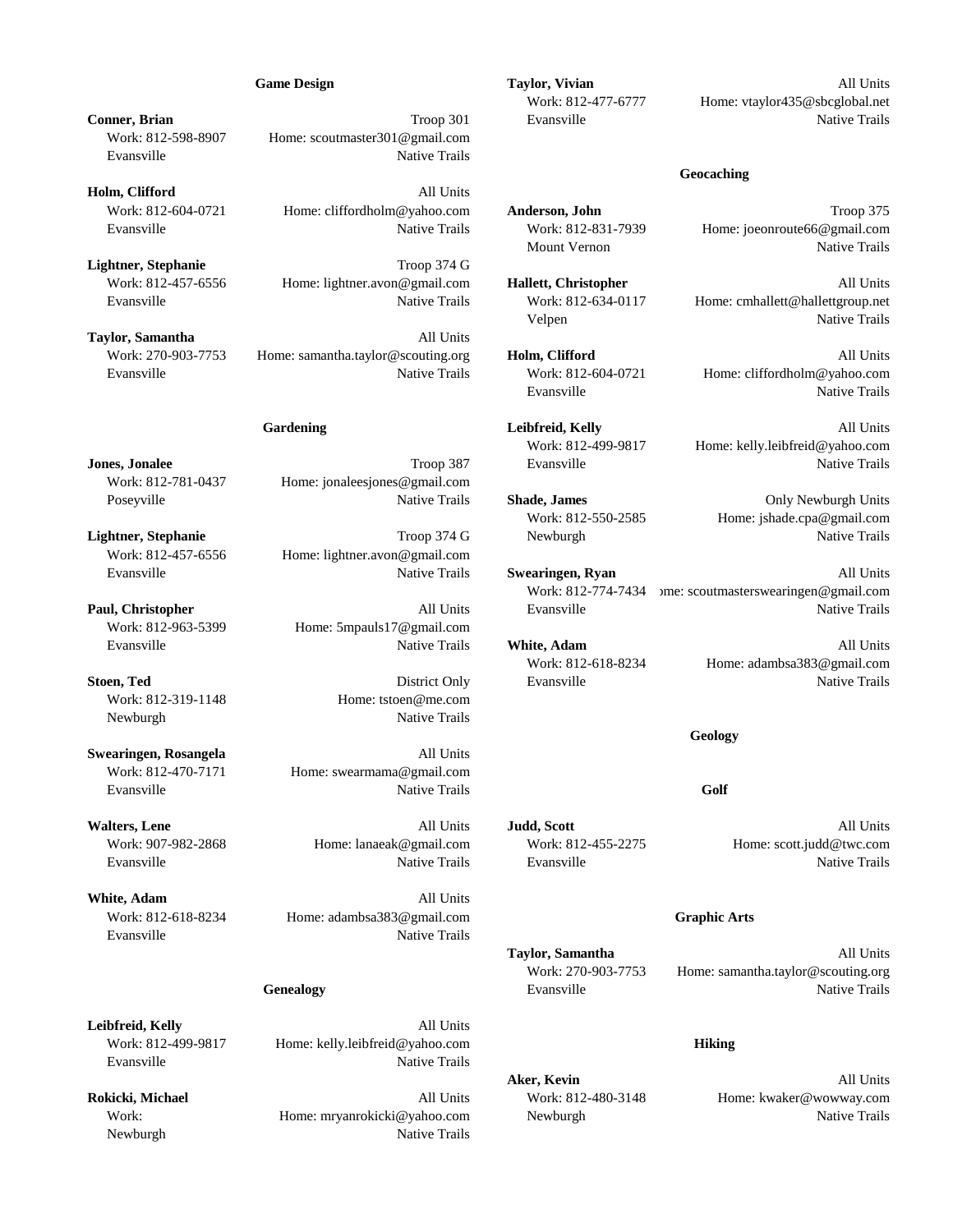**Anderson, John Home Repairs Home Repairs Home Repairs** Work: 812-831-7939 Home: joeonroute66@gmail.com Mount Vernon **Native Trails Dunville, Todd Trails Company 12.1** Troop 336

Work: 812-549-6890 Home: kashburn1@hotmail.com Wadesville **Native Trails Hallett, Christopher All Units** All Units

Work: 812-480-0469 Home: patbrenner@att.net

Work: 812-634-0117 Home: cmhallett@hallettgroup.net Velpen Native Trails **Johnson, Eric** Troop & Crew 399

**Leibfreid, Kelly All Units** Evansville **Constanting Constanting Constanting Constanting Constanting Native Trails** Work: 812-499-9817 Home: kelly.leibfreid@yahoo.com Evansville Native Trails **Kunkler, William** Troop 393

Work: 812-457-6556 Home: lightner.avon@gmail.com Evansville Native Trails **Leibfreid, Kelly** All Units

Work: 812-963-5399 Home: 5mpauls17@gmail.com

Work: 812-483-7404 Home: saraporter@ymail.com

Work: Home: mryanrokicki@yahoo.com Newburgh Native Trails **Paul, Christopher** All Units

**Rusche, Robert All Units** Evansville **Example 2018 All Units** Evansville **Example 2018 Native Trails** Work: 812-455-7347 Home: rrusche@midwestintmed.com

Work: 812-550-2585 Home: jshade.cpa@gmail.com Newburgh Native Trails **Shade, James** Only Newburgh Units

Work: 812-319-1148 Home: tstoen@me.com

Evansville Native Trails **Porter, Brandon** Troop 335 Work: 812-457-2824 : brandon.porter@mccutchanvillefire.org **Shade, James Only Newburgh Units** Evansville **Example 2016** 2016 12:31 Native Trails

Work: 812-480-0622 Home: tdunville@hotmail.com **Ashburn, Kirk** Native Trails **Troop 393** Evansville Native Trails Native Trails Native Trails

Work: 812-634-0117 Home: cmhallett@hallettgroup.net **Brenner, Patrick** Native Trails **Troop 350** Velpen Native Trails Native Trails

Evansville Native Trails **Holm, Clifford** All Units Work: 812-604-0721 Home: cliffordholm@yahoo.com **Hallett, Christopher All Units** Evansville **Example 2018 All Units** Evansville **Example 2018 Native Trails** 

Work: 812-449-8534 Home: ericmj045@gmail.com

Work: 812-423-2423 Home: kunklwe@wowway.com **Lightner, Stephanie** Troop 374 G Evansville Native Trails

Work: 812-499-9817 Home: kelly.leibfreid@yahoo.com **Paul, Christopher All Units** Evansville **Example 2018 All Units** Evansville **Example 2018 Native Trails** 

Evansville Native Trails **Lightner, Stephanie** Troop 374 G Work: 812-457-6556 Home: lightner.avon@gmail.com **Porter, Sara** Native Trails **Porter, Sara** Native Trails Native Trails **Properties** Native Trails Native Trails Native Trails

Evansville **Native Trails Menke, Tony** Troop 327 Work: 812-550-6117 Home: trmenke@wowway.com **Rokicki, Michael** Native Trails **All Units** Evansville **Native Trails** Native Trails

Work: 812-963-5399 Home: 5mpauls17@gmail.com

Work: 812-550-2585 Home: jshade.cpa@gmail.com **Stoen, Ted** Native Trails **District Only** Newburgh News News Native Trails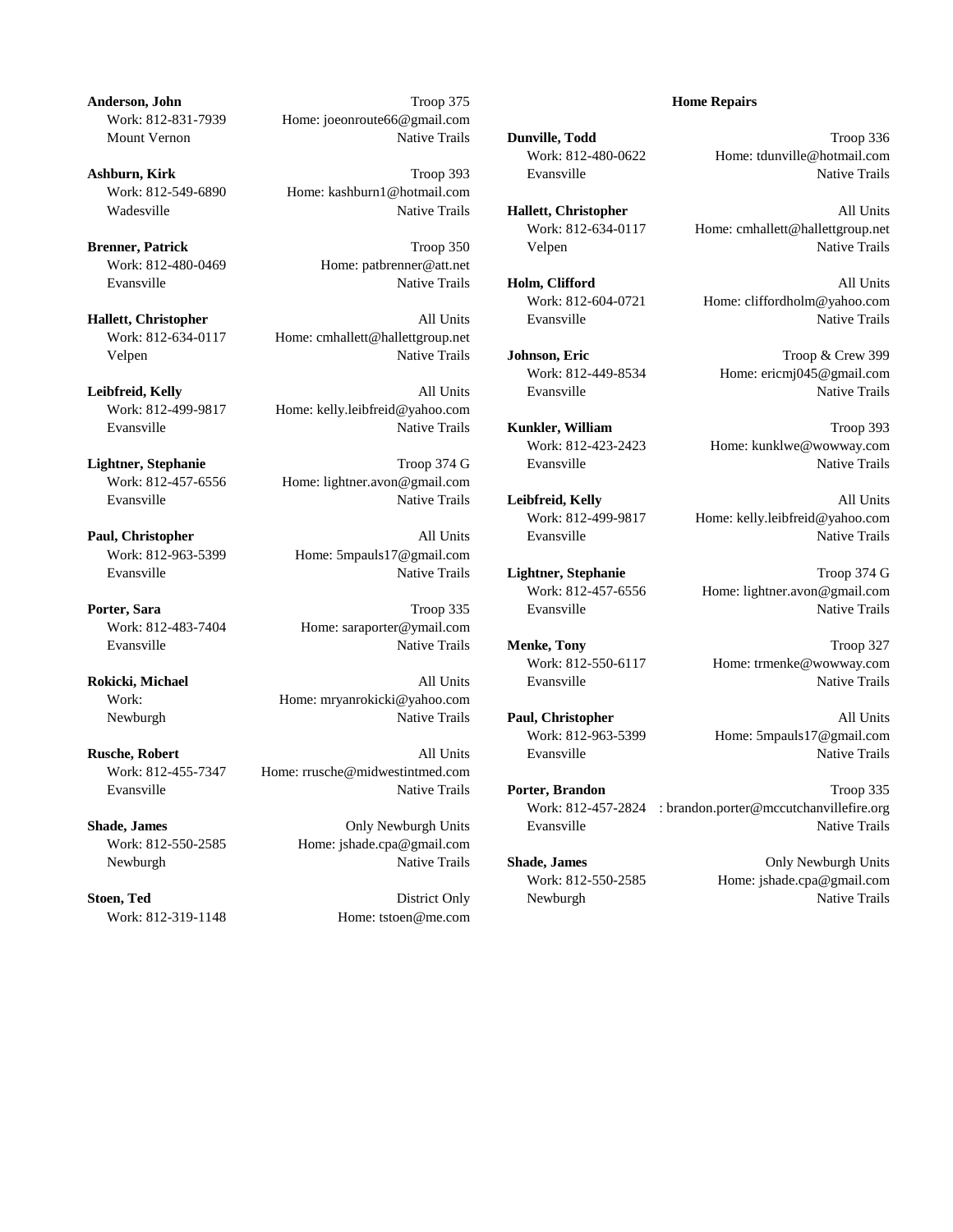Work: 812-598-7293 Home: jstoermer77@gmail.com

**Swearingen, Ryan** All Units Evansville Evansville Native Trails Work: 812-774-7434 > me: scoutmasterswearingen@gmail.com Evansville Native Trails **Swearingen, Ryan** All Units

Work: 812-618-8234 Home: adambsa383@gmail.com Evansville Native Trails

**Remley, Melinda** All Units Work: 812-431-1263 Home: rem1rigs@hotmail.com **Woodard, Sean** All Units Evansville Native Trails Work: 812-351-1754 Home: wood99st@gmail.com

### **Indian Lore**

**Evans, Charles** All Units Work: 812-483-8547 Home: chucke6@hotmail.com **Jones, Jonalee** Troop 387 Evansville Native Trails Work: 812-781-0437 Home: jonaleesjones@gmail.com

**Hardgrave, Jason** Troop 305 Work: 812-858-1606 Home: jason@hardgrave.com Newburgh Native Trails **Law**

**Rokicki, Michael Troop 352** All Units **Wallace, Keith** Troop 352 Work: Home: mryanrokicki@yahoo.com Work: Home: keith@keithwallacelaw.com Newburgh Native Trails Newburgh Native Trails

**Rusche, Robert** All Units Work: 812-455-7347 Home: rrusche@midwestintmed.com **Leatherwork** Evansville Native Trails

Newburgh Native Trails **Sieben, Roger** Troop 393 Work: 812-963-3404 Home: rjmdsieben@gmail.com **Stoermer, Jason** Troop 336B and 336G Evansville Native Trails

Evansville Native Trails **Stoermer, Jason** Troop 336B and 336G Work: 812-598-7293 Home: jstoermer77@gmail.com

Work: 812-774-7434 me: scoutmasterswearingen@gmail.com **White, Adam** Native Trails **All Units** Evansville **Example 2018** Native Trails

**Velotta, Richard** Troop 399 **Lightner, Stephanie** Troop 374 G Work: 480-620-0712 Home: rgvelotta@gmail.com Work: 812-457-6556 Home: lightner.avon@gmail.com Evansville Native Trails Evansville Native Trails

**White, Adam** All Units **Paul, Christopher** All Units **Paul, Adam** All Units **Paul, Christopher** All Units **All Units** Work: 812-618-8234 Home: adambsa383@gmail.com Work: 812-963-5399 Home: 5mpauls17@gmail.com Evansville Native Trails Evansville Native Trails

> **Schweickart, Luke** All Units **Horsemanship** Work: 812-421-0327 Home: lukebsa@gmail.com Evansville Native Trails

> > West Lafayette Native Trails

### **Landscape Architecture**

Poseyville Native Trails

**Dunville, Todd** Troop 336 Work: 812-480-0622 Home: tdunville@hotmail.com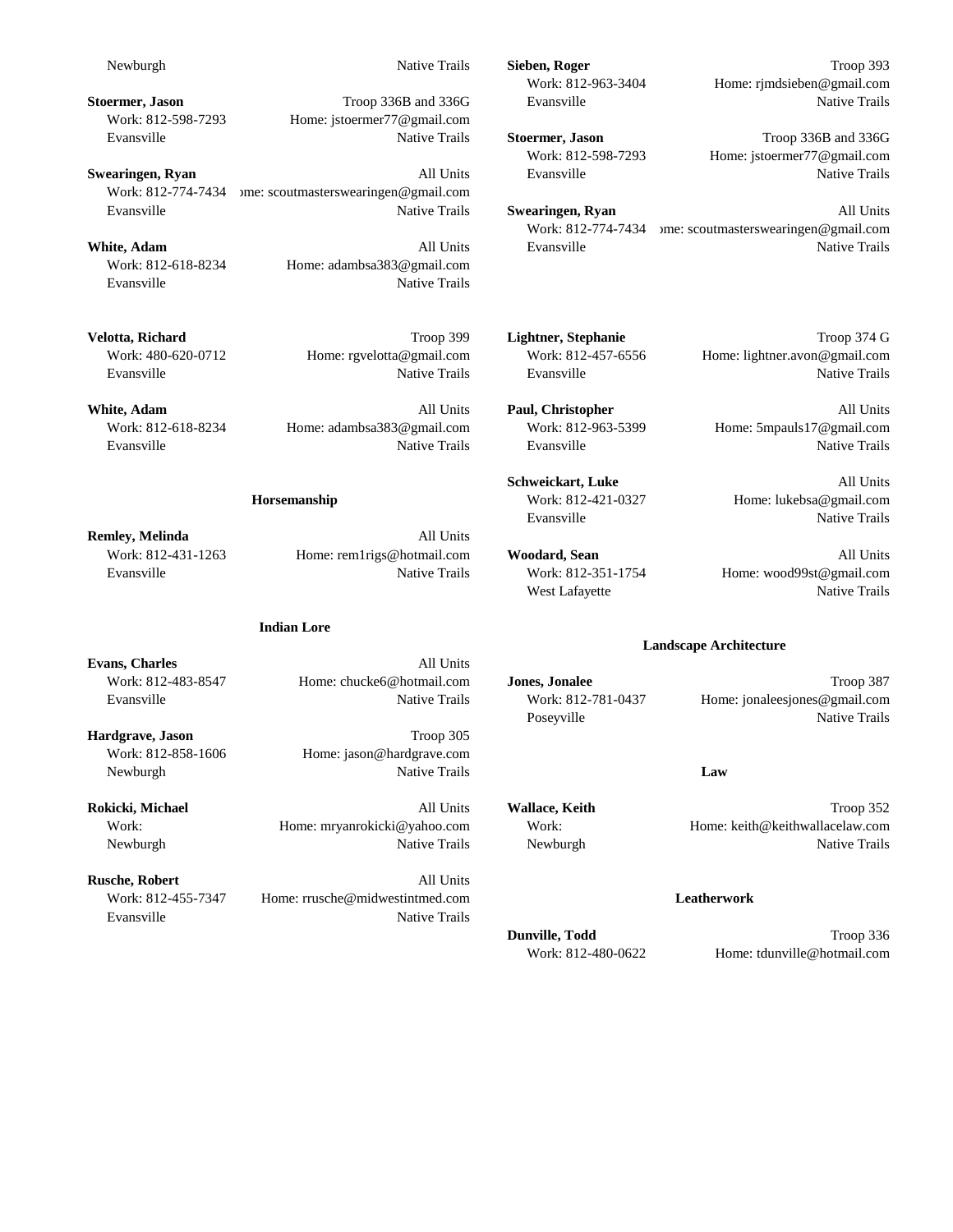### **Insect Study Evansville** Evansville **Native Trails** Native Trails

**Paul, Christopher** All Units **Taylor, Samantha** All Units Work: 812-963-5399 Home: 5mpauls17@gmail.com Work: 270-903-7753 Home: samantha.taylor@scouting.org<br>Evansville Native Trails Evansville Native Trails Evansville Native Trails Evansville Native Trails

Work: 812-598-8907 Home: scoutmaster301@gmail.com

Work: 812-963-6030 Home: retirephone5101@sbcglobal.net Evansville Native Trails **Schweickart, Luke** All Units

**Rusche, Robert All Units** Work: 812-455-7347 Home: rrusche@midwestintmed.com **Woodard, Sean** All Units Evansville Native Trails Work: 812-351-1754 Home: wood99st@gmail.com

### **Medicine**

### **Rusche, Robert** All Units Work: 812-455-7347 Home: rrusche@midwestintmed.com Evansville Native Trails **Music**

Work: 812-470-7171 Home: swearmama@gmail.com Work: 812-549-6890 Home: kashburn1@hotmail.com

**Taylor, Samantha** All Units **Delor, Paul** All Units Work: 270-903-7753 Home: samantha.taylor@scouting.org Work: 812-760-3366 Home: paul.delor@wowway.com Evansville Native Trails Newburgh Native Trails

**Kunkler, William Troop 393** Work: 812-423-2423 Home: kunklwe@wowway.com **Shade, James** Only Newburgh Units Evansville Native Trails Work: 812-550-2585 Home: jshade.cpa@gmail.com

**Mining in Society Taylor, Vivian Taylor, Vivian All Units** 

### **Inventing Lifesaving**

**Buzza, Erin** All Units **Journalism** Work: 812-853-8187 Home: seaa.buzza@prodigy.net

**Kayaking Elkins, Amber Elkins, Amber Elkins, Amber Troop 374 G** 

Newburgh Native Trails

Work: 812-568-4344 Home: elkinsa7732@gmail.com **Conner, Brian** Native Trails **Conner, Brian** Native Trails **Native Trails** 1 **Conner**, **Primary 1 Native Trails** 1 **Conner**, **Brian** Native Trails 1 **Conner**, **Brian** 1 **Conner**, **Brian** 1 **Conner**, **Brian** 1 **Conner**,

Evansville Native Trails **Paul, Christopher** All Units Work: 812-963-5399 Home: 5mpauls17@gmail.com **Filbert, Thomas** Native Trails (Native Trails Active Trails Active Trails Active Trails Active Trails Active Trails Active Trails Active Trails Active Trails Active Trails Active Trails Active Trails Active Trails Active

> Work: 812-421-0327 Home: lukebsa@gmail.com Evansville Native Trails

**Woodard, Sean** Troop 397 All Units **Vandendorpe, Mark** Troop 397 Work: 812-351-1754 Home: wood99st@gmail.com Work: 812-550-0605 Home: mvandendorpe@yahoo.com West Lafayette **Native Trails** Evansville **Native Trails** Native Trails Native Trails

> **Velotta, Richard** Troop 399 **Mammal Study** Work: 480-620-0712 Home: rgvelotta@gmail.com Evansville Native Trails

> > West Lafayette Native Trails

### **Movie Making**

**Swearingen, Rosangela All Units Ashburn, Kirk Ashburn, Kirk Troop 393** Evansville Native Trails Wadesville Native Trails

**McCord, Jason** District Only **Metalwork Work: 812-204-7709** Home: mccord7401@gmail.com Evansville Native Trails

Newburgh Native Trails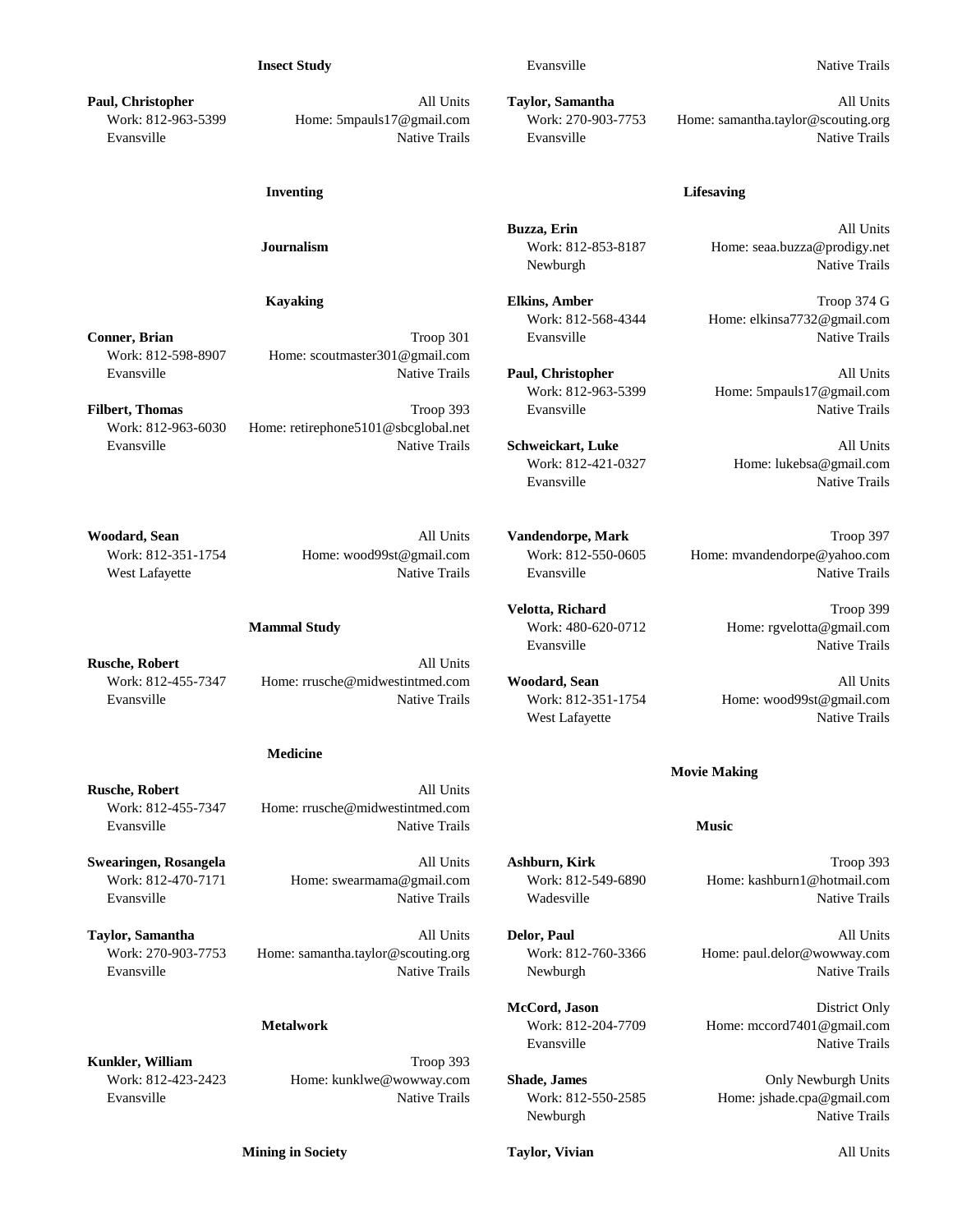Work: 812-474-1725 Home: coyboy3030@gmail.com Evansville Native Trails

**Swearingen, Ryan** All Units Work: 812-774-7434 me: scoutmasterswearingen@gmail.com **Anslinger, Richard** All Units Evansville Native Trails Work: 812-760-5799 Home: scottiewte@hotmail.com

### **Model Design and Building The Coy, Kenneth District Only District Only District Only District Only District Only**

**Holm, Clifford** Native Trails **All Units** Evansville **Constanting Clifford** Native Trails Work: 812-604-0721 Home: cliffordholm@yahoo.com Evansville Native Trails **Gunter, Andrea** Troop 374 G

### **Motorboating**

**Porter, Brandon** Troop 335 Work: 812-430-4468 Home: lisa.hoffman@ky.gov Work: 812-457-2824 : brandon.porter@mccutchanvillefire.org Evansville Native Trails Evansville Native Trails

**Swearingen, Rosangela Personal Fitness All Units Personal Fitness** Work: 812-470-7171 Home: swearmama@gmail.com Evansville **Native Trails Buzza, Erin All Units All Units All Units** 

**Nuclear Science**

**Brenner, Patrick** Troop 350

**Gorman, Paul All Units** 

**Hallett, Christopher** All Units

**Holm, Clifford All Units** 

**Rusche, Robert** All Units

**Swearingen, Ryan** All Units Work: 812-774-7434 me: scoutmasterswearingen@gmail.com **Nurrenbern, Roger** Troop 399 & Troop 374G

Work: 812-477-6777 Home: vtaylor435@sbcglobal.net **Coy, Kenneth District Only Evansville District Only Consumers District Only Consumers Evansville Native Trails** 

### **Nature**

Evansville Native Trails

Work: 812-474-1725 Home: coyboy3030@gmail.com

Work: 812-568-0403 Home: andiegunter@gmail.com Evansville Native Trails

**Hoffman, Lisa** All Units

Work: 812-455-7347 Home: rrusche@midwestintmed.com Evansville Native Trails

**Rusche, Robert** All Units

Work: 812-853-8187 Home: seaa.buzza@prodigy.net Newburgh Native Trails

**Conner, Brian** Troop 301 Work: 812-598-8907 Home: scoutmaster301@gmail.com **Oceanography** Evansville Evansville Native Trails

**Day, Joseph** All Units **Orienteering** Work: 812-490-3777 Home: day0214@hotmail.com Newburgh Native Trails

Work: 812-480-0469 **Home: patbrenner@att.net Dunville, Todd** Troop 336 Evansville Native Trails Work: 812-480-0622 Home: tdunville@hotmail.com Evansville Native Trails

Work: 812-459-4970 **Home:** ppgorman@gmail.com **Huther, Michael** Troop 301 Evansville Native Trails Work: 812-589-0885 Home: mhuther@wowway.com Evansville Native Trails

Work: 812-634-0117 Home: cmhallett@hallettgroup.net **Islam, Nancy** Troop & Crew 350 Velpen Native Trails Work: 812-746-9224 Home: neschnierle@yahoo.com Evansville Native Trails

Work: 812-604-0721 Home: cliffordholm@yahoo.com **Kicklighter, Judith** Troop 374 G Evansville Native Trails Work: 812-626-5425 Home: judygk@gmail.com Evansville Native Trails

Work: 812-455-7347 Home: rrusche@midwestintmed.com **McCord, Jason** District Only Evansville Native Trails Work: 812-204-7709 Home: mccord7401@gmail.com Evansville Native Trails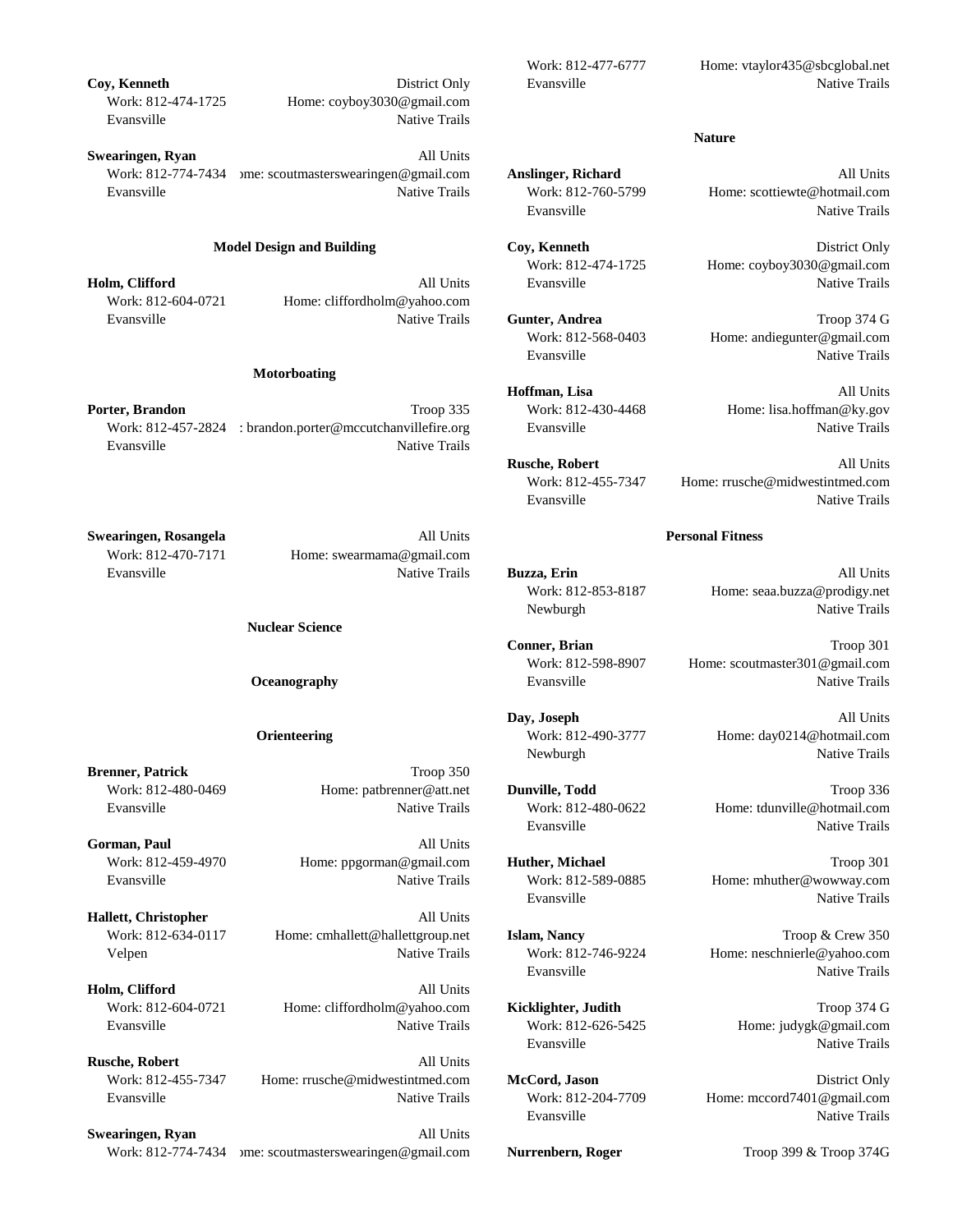**White, Adam** All Units Work: 812-618-8234 Home: adambsa383@gmail.com **Paul, Christopher** All Units Evansville Native Trails Work: 812-963-5399 Home: 5mpauls17@gmail.com

**Head, Bryan** Native Trails **All Units** Evansville **Example 2018** Native Trails Native Trails Work: 812-568-6655 Home: bryanhead76@gmail.com Evansville Native Trails **Swearingen, Rosangela** All Units

**Jones, Mark** Native Trails **Troop 301** Evansville Evansville Native Trails Work: 812-598-5254 Home: mjones757@hotmail.com Evansville **Native Trails Walters, Lene All Units All Units All Units** 

### **Pathfinding - Historic**

Evansville Native Trails Work: 812-457-1051 me: roger.nurrenbern@edwardjones.com Mount Vernon Native Trails

Evansville Native Trails

**Painting Stoermer, Jason** Troop 336B and 336G Work: 812-598-7293 Home: jstoermer77@gmail.com

Work: 812-470-7171 Home: swearmama@gmail.com

Work: 907-982-2868 Home: lanaeak@gmail.com Evansville Native Trails

### **Personal Management**

**Coy, Kenneth** District Only Work: 812-474-1725 Home: coyboy3030@gmail.com Evansville Native Trails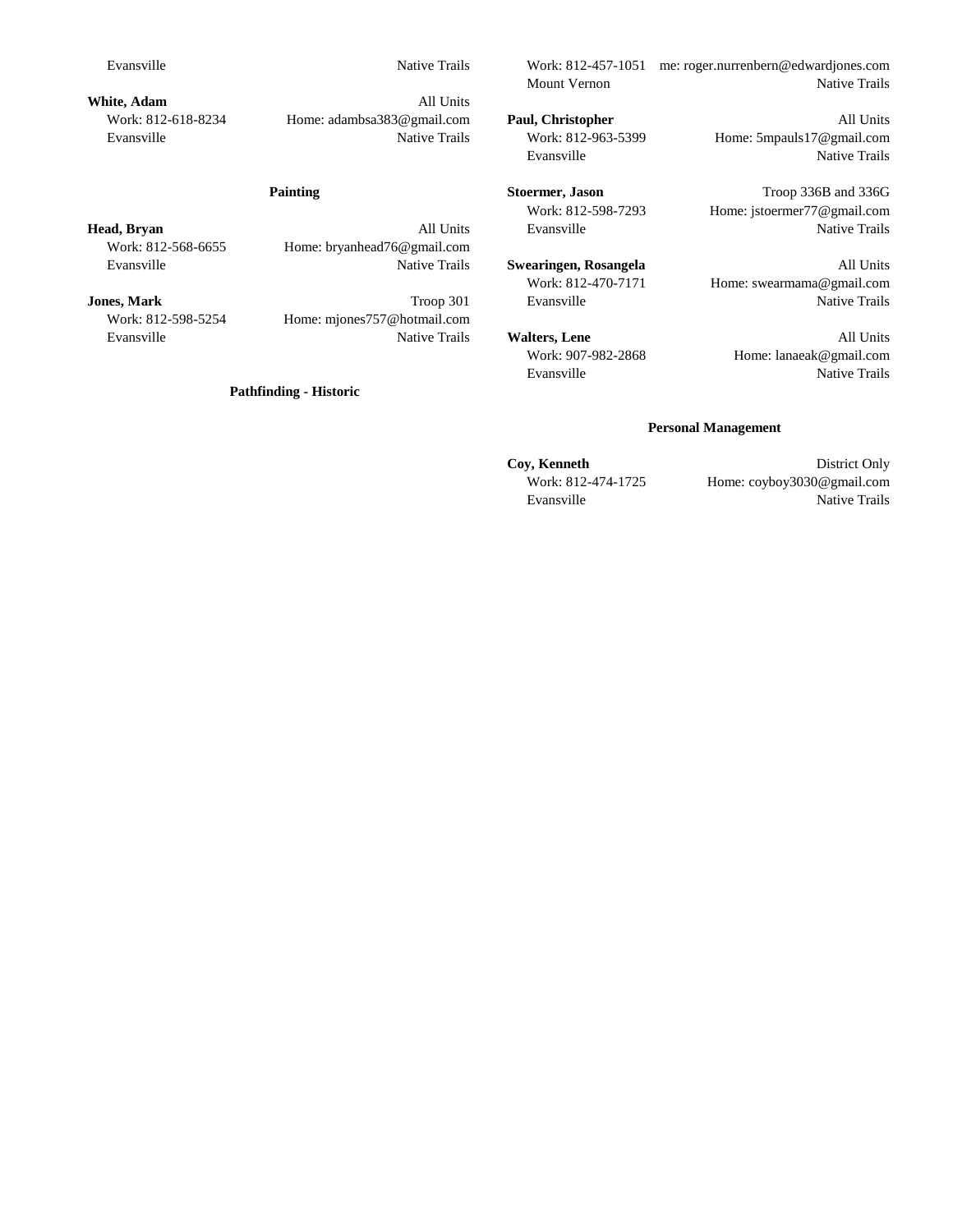Work: 812-589-0885 Home: mhuther@wowway.com Work: 812-618-7605 Home: crushbear@att.net Evansville Native Trails Evansville Native Trails

**Islam, Nancy** Troop & Crew 350 Work: 812-746-9224 Home: neschnierle@yahoo.com **Pets** Evansville Native Trails

Evansville Native Trails

Evansville Native Trails

**Mayes, Jeannie** Troop 393 Work: 812-598-5254 Home: mjones757@hotmail.com Work: 812-499-4337 Home: jeannie27\_1999@yahoo.com Evansville Evansville Native Trails Poseyville Native Trails

Work: 812-550-6117 Home: trmenke@wowway.com Evansville **Evansville** Native Trails Evansville Native Trails

**Nurrenbern, Roger** Troop 399 & Troop 374G Work: 812-431-1263 Home: rem1rigs@hotmail.com Work: 812-457-1051 me: roger.nurrenbern@edwardjones.com Evansville Native Trails Mount Vernon Native Trails

**Parmenter, Ryan** Troop 375 Work: 812-550-2585 Home: jshade.cpa@gmail.com Work: 812-205-6079 Home: ryan.parmenter@gmail.com Newburgh Newton News Native Trails Mount Vernon Native Trails

**Paul, Christopher All Units** Work: 907-982-2868 Home: lanaeak@gmail.com Work: 812-963-5399 Home: 5mpauls17@gmail.com Evansville Native Trails Evansville Native Trails

**Pfettscher, David** All Units **Photography** Work: 812-422-4996 Home: dwpferrscher@att.net Evansville **Native Trails Dunville, Todd** Troop 336

Work: 812-483-7404 Home: saraporter@ymail.com Evansville Native Trails

**Day, Joseph All Units Rudibaugh, Angela All Units Rudibaugh, Angela Troop 336B** and 336G Work: 812-490-3777 Home: day0214@hotmail.com Work: 770-364-7963 Home: angierudibaugh@gmail.com Newburgh Native Trails Evansville Native Trails

**Dunville, Todd** Troop 336 **Shade, James** Only Newburgh Units Work: 812-480-0622 Home: tdunville@hotmail.com Work: 812-550-2585 Home: jshade.cpa@gmail.com Evansville Native Trails Newburgh Native Trails

**Hallett, Christopher** All Units **Taylor, Samantha** All Units Work: 812-634-0117 Home: cmhallett@hallettgroup.net Work: 270-903-7753 Home: samantha.taylor@scouting.org Velpen 1988 Matter Trails Evansville Native Trails Evansville Native Trails Native Trails

**Hayes, Ryan** All Units **Troop 315 <b>Taylor, Vivian** All Units **All Units** All Units Work: 812-455-8650 Home: ryan.hayes@ampf.com Work: 812-477-6777 Home: vtaylor435@sbcglobal.net Newburgh Native Trails Evansville Native Trails

**Huther, Michael** Troop 301 **Whalen Burghard, Dawn** Troop 312

**Conner, Brian** Troop 301 **Jones, Mark Troop 301** Work: 812-598-8907 Home: scoutmaster301@gmail.com Work: 812-598-5254 Home: mjones757@hotmail.com Evansville Native Trails Native Trails

**Jones, Jonalee** Troop 387 **Lightner, Stephanie** Troop 374 G Work: 812-781-0437 Home: jonaleesjones@gmail.com Work: 812-457-6556 Home: lightner.avon@gmail.com Poseyville Provesses and Native Trails

**Jones, Mark** Troop 301

**Porter, Sara** Troop 335 **Menke, Tony** Troop 327 Work: 812-483-7404 Home: saraporter@ymail.com

**Remley, Melinda** All Units

**Shade, James** Only Newburgh Units

**Walters, Lene** All Units

Work: 812-480-0622 Home: tdunville@hotmail.com **Porter, Sara** Native Trails **Porter, Sara** Native Trails Native Trails **Properties** Native Trails Native Trails Native Trails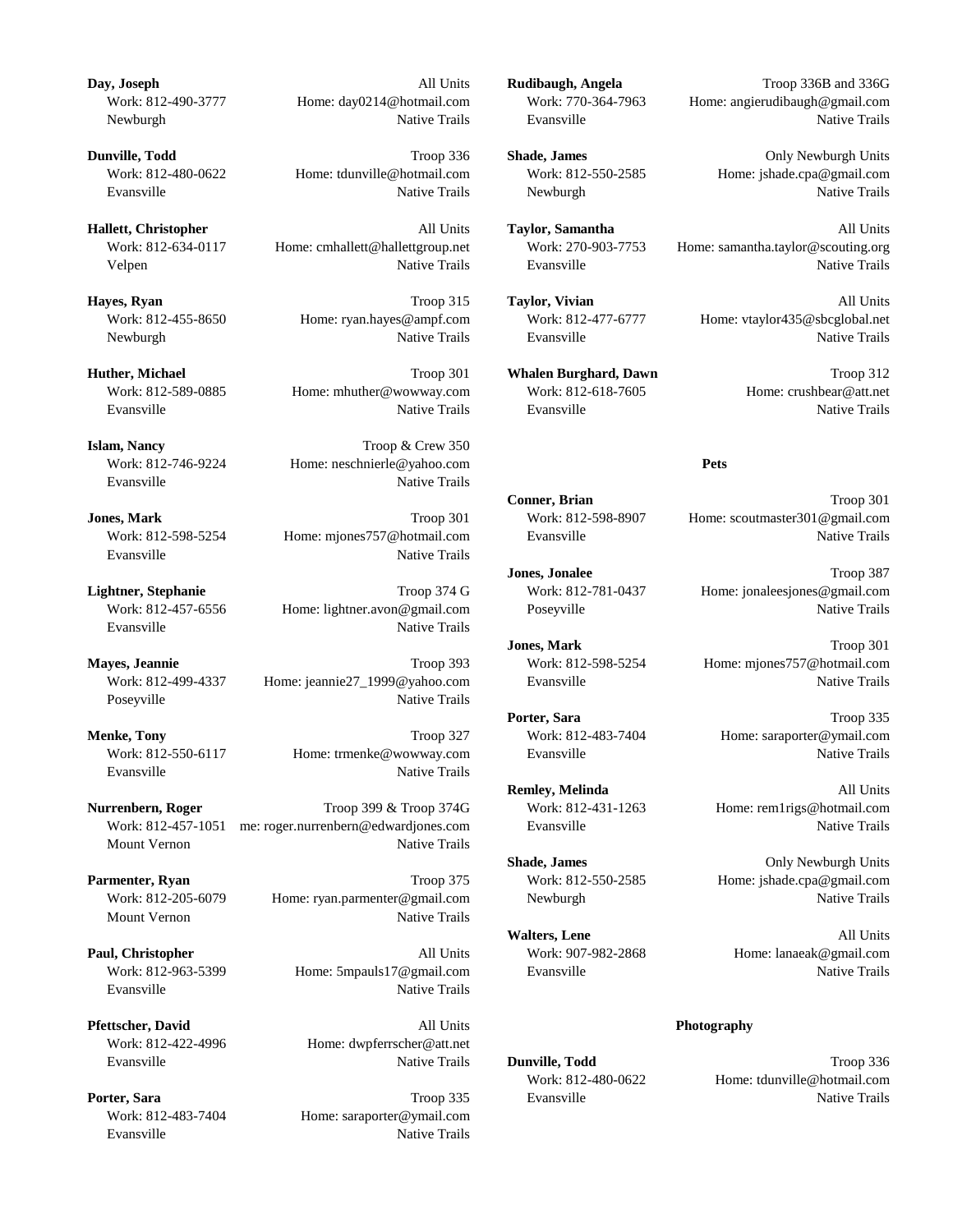**Kicklighter, Bradley <b>Programming** All Units **Programming Programming** Work: 812-626-5425 Home: blkickli@gmail.com

Work: 812-499-4337 Home: jeannie27\_1999@yahoo.com

Work: 812-483-7404 Home: saraporter@ymail.com Evansville Native Trails

**Swearingen, Rosangela** All Units

Work: 812-480-0469 Home: patbrenner@att.net Evansville Native Trails **Swearingen, Rosangela** All Units

Work: 812-490-3777 Home: day0214@hotmail.com Newburgh Native Trails

**Heneisen, Shawn** All Units Work: 812-457-1650 Home: shawn.heneisen@gmail.com Conner, Brian Troop 301

**Holm, Clifford All Units** Work: 812-604-0721 Home: cliffordholm@yahoo.com **Day, Joseph** All Units Evansville Native Trails Work: 812-490-3777 Home: day0214@hotmail.com

**Rusche, Robert** All Units Work: 812-455-7347 Home: rrusche@midwestintmed.com **Gunter, Andrea** Troop 374 G Evansville Native Trails Work: 812-568-0403 Home: andiegunter@gmail.com

**White, Adam** All Units Work: 812-618-8234 Home: adambsa383@gmail.com **Holm, Clifford** All Units Evansville Native Trails Work: 812-604-0721 Home: cliffordholm@yahoo.com

### **Plumbing**

Evansville Native Trails

Evansville Native Trails **Kicklighter, Bradley** All Units

Poseyville Native Trails **Schweickart, Luke** All Units

**Public Health**

Work: 812-470-7171 Home: swearmama@gmail.com **Anslinger, Richard** All Units Evansville Native Trails Work: 812-760-5799 Home: scottiewte@hotmail.com Evansville Native Trails

**Pioneering Rusche, Robert All Units All Units All Units All Units All Units All Units All Units All Units All Units All Units All Units All Units All Units All Units All Units All Units All Units All Units All Units All U** Work: 812-455-7347 Home: rrusche@midwestintmed.com **Brenner, Patrick** Native Trails (Native Trails 1995) Troop 350 Evansville Native Trails Native Trails Native Trails

Work: 812-470-7171 Home: swearmama@gmail.com **Day, Joseph** Native Trails All Units Evansville Native Trails Native Trails Native Trails

### **Public Speaking**

Work: 812-626-5425 Home: blkickli@gmail.com **Mayes, Jeannie** Native Trails **Troop 393** Evansville Native Trails Native Trails Native Trails

Work: 812-421-0327 Home: lukebsa@gmail.com **Porter, Sara** Native Trails **Porter, Sara** Native Trails Native Trails **Properties** Native Trails Native Trails Native Trails

Evansville Native Trails Work: 812-598-8907 Home: scoutmaster301@gmail.com Evansville Native Trails

Newburgh **Native Trails** 

Evansville Native Trails

Evansville Native Trails

**Plant Science Knea, Keith Knea, Keith Troop 374 G and Troop 350** Work: 812-422-6357 Home: k\_knea@yahoo.com Evansville Native Trails

**Nurrenbern, Roger** Troop 399 & Troop 374G **Sieben, Roger** Troop 393 Work: 812-457-1051 me: roger.nurrenbern@edwardjones.com Work: 812-963-3404 Home: rjmdsieben@gmail.com Mount Vernon Native Trails

> **Porter, Sara** Troop 335 Work: 812-483-7404 Home: saraporter@ymail.com **Pottery** Evansville **Example 2018** Native Trails

> > **Rudibaugh, Angela** Troop 336B and 336G Work: 770-364-7963 Home: angierudibaugh@gmail.com Evansville Native Trails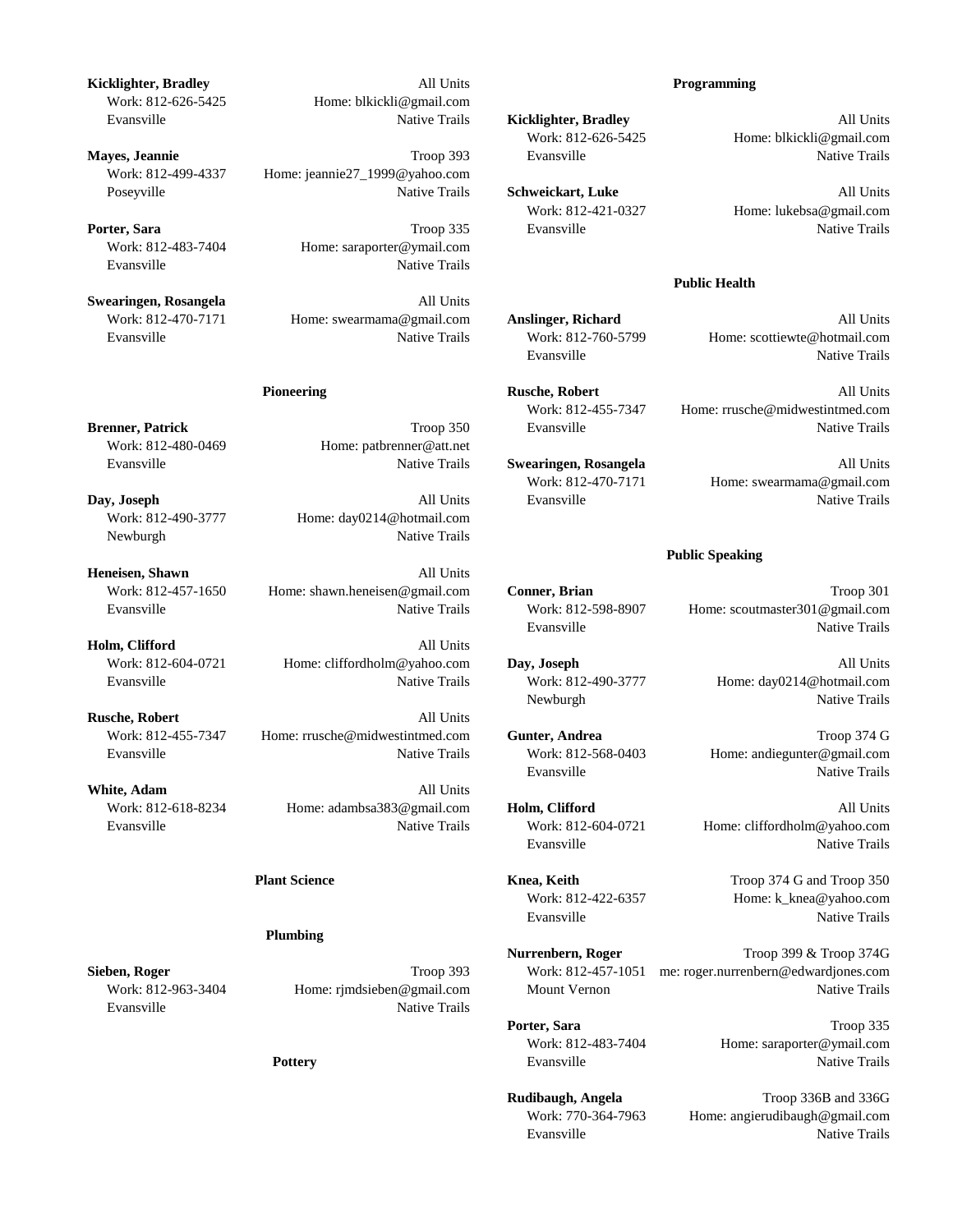**Radio**

**Buzza, Erin** All Units

Work: 812-550-2585 Home: jshade.cpa@gmail.com Newburgh Native Trails **West, Stephanie** All Units

Work: 812-470-7171 Home: swearmama@gmail.com Evansville Native Trails

**Velotta, Richard** Troop 399 Work: 480-620-0712 Home: rgvelotta@gmail.com **Buzza, Erin** All Units Evansville Native Trails Work: 812-853-8187 Home: seaa.buzza@prodigy.net

West, Stephanie **All Units** Work: 812-305-4498 Home: adriana2430@gmail.com **Evans, Charles** All Units Evansville Native Trails Work: 812-483-8547 Home: chucke6@hotmail.com

**Day, Joseph** All Units Work: 812-490-3777 Home: day0214@hotmail.com Newburgh **Native Trails Robotics Robotics Robotics** 

Work: 812-568-0403 Home: andiegunter@gmail.com Work: 812-480-0622 Home: tdunville@hotmail.com Evansville Native Trails Evansville Native Trails

Kitch, Karla **All Units** Work: 503-329-8142 Home: karla@adi-mobilehealth.com **Rowing** Evansville Native Trails

**Mayes, Jeannie** Troop 393 Work: 812-853-8187 Home: seaa.buzza@prodigy.net Work: 812-499-4337 Home: jeannie27\_1999@yahoo.com Newburgh News Home: Native Trails Poseyville Native Trails

Evansville Native Trails

**Rokicki, Michael** All Units **Safety** Work: Home: mryanrokicki@yahoo.com Newburgh Native Trails **Anslinger, Richard** All Units

### **Shade, James Only Newburgh Units <b>Reptile and Amphibian Study Reptile and Amphibian Study**

Work: 812-305-4498 Home: adriana2430@gmail.com **Swearingen, Rosangela** All Units Evansville **Example 2018** Native Trails Native Trails

### **Rifle Shooting**

Newburgh Native Trails

Evansville Native Trails

**Pulp and Paper Postletheweight, Gary Property 1999 Property Property Property Property Property Property Property Property Property Property Property Property Property Property Property** Work: 812-568-5229 Home: gksmnpost2@yahoo.com Evansville Native Trails

**Rusche, Robert** All Units Work: 812-455-7347 Home: rrusche@midwestintmed.com **Railroading** Native Trails **Constanting Evansville** Native Trails Native Trails

**Shade, James** Only Newburgh Units **Reading** Work: 812-550-2585 Home: jshade.cpa@gmail.com Newburgh Native Trails

Work: 812-853-8187 Home: seaa.buzza@prodigy.net **Swearingen, Ryan** All Units Newburgh Native Trails Work: 812-774-7434 me: scoutmasterswearingen@gmail.com Evansville Native Trails

**Gunter, Andrea** Troop 374 G **Dunville, Todd** Troop 336

**Buzza, Erin** All Units

Woodard, Sean All Units **Porter, Sara** Troop 335 Work: 812-351-1754 Home: wood99st@gmail.com Work: 812-483-7404 Home: saraporter@ymail.com West Lafayette News 12-483-7404 Native Trails

Work: 812-760-5799 Home: scottiewte@hotmail.com Evansville Native Trails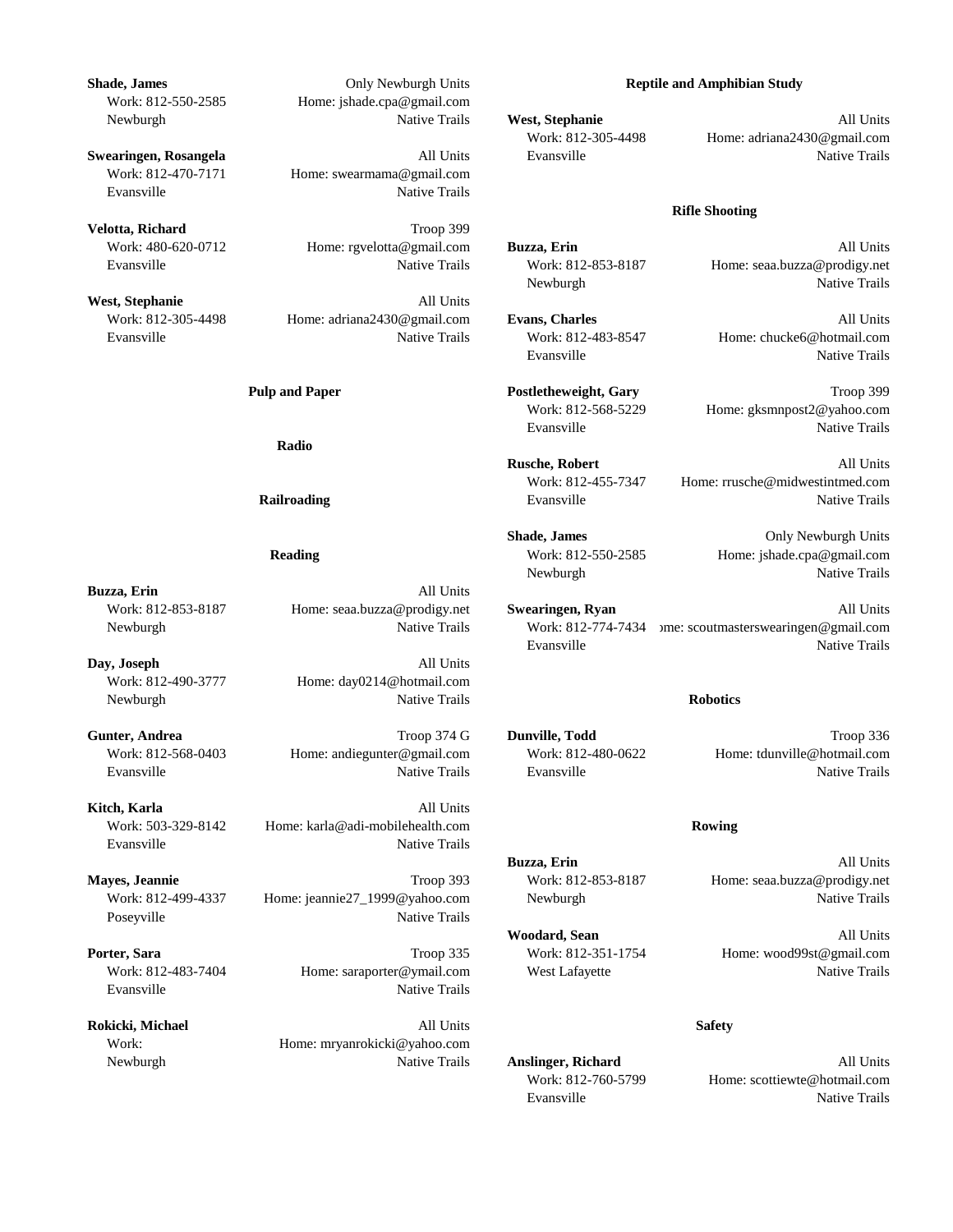**Porter, Brandon Community 2018 Community 2018 Swearingen, Rosangela** All Units Work: 812-457-2824 : brandon.porter@mccutchanvillefire.org Work: 812-470-7171 Home: swearmama@gmail.com Evansville Native Trails Evansville Native Trails

**Swearingen, Ryan** All Units Work: 812-774-7434 me: scoutmasterswearingen@gmail.com **Scouting Heritage** Evansville Native Trails

**Meeks, Rodney** Troop 336B and 336G **Pfettscher, David** All Units

**Nowakowski, Daniel** Troop 305 **Rokicki, Michael** All Units Work: 708-227-4552 Home: dnowakowski74@sbcglobal.net Work: Home: mryanrokicki@yahoo.com Newburgh Native Trails Newburgh Native Trails

**Hayes, Ryan All Units Paul, Christopher Paul, Christopher All Units All Units** Work: 812-455-8650 Home: ryan.hayes@ampf.com Work: 812-963-5399 Home: 5mpauls17@gmail.com Newburgh Native Trails Evansville Native Trails

**Remley, Melinda** All Units **Taylor, Vivian** All Units Work: 812-431-1263 Home: rem1rigs@hotmail.com Work: 812-477-6777 Home: vtaylor435@sbcglobal.net Evansville Native Trails Evansville Native Trails

**Day, Joseph** All Units Work: 812-490-3777 Home: day0214@hotmail.com Newburgh Native Trails **Scuba Diving**

**Hallett, Christopher** All Units **Buzza, Erin** All Units Work: 812-634-0117 Home: cmhallett@hallettgroup.net Work: 812-853-8187 Home: seaa.buzza@prodigy.net Velpen 1988 Matter Trails Newburgh Native Trails Newburgh Native Trails Native Trails

**Holm, Clifford** All Units **Wininger, Ryan** All Units Work: 812-604-0721 Home: cliffordholm@yahoo.com Work: 317-727-4886 Home: ryninger@gmail.com Evansville Native Trails Newburgh Native Trails

# Work: 812-457-0370 Home: rodmeeks70@aol.com Work: 812-422-4996 Home: dwpferrscher@att.net Evansville Native Trails Evansville Native Trails

**Stoen, Ted** All Units **District Only Walters, Lene** All Units **All Units** Work: 812-319-1148 Home: tstoen@me.com Work: 907-982-2868 Home: lanaeak@gmail.com Newburgh Native Trails Evansville Native Trails

**Holm, Clifford** All Units Work: 812-604-0721 Home: cliffordholm@yahoo.com **Salesmanship** Evansville Evansville Native Trails

**Day, Joseph All Units Murrenbern, Roger** Troop 399 & Troop 374G Work: 812-490-3777 Home: day0214@hotmail.com Work: 812-457-1051 me: roger.nurrenbern@edwardjones.com Newburgh Native Trails Mount Vernon Native Trails Mount Vernon Native Trails Native Trails

**Porter, Sara All Units Porter, Sara All Units Constanting <b>Swearingen, Ryan All Units All Units** Work: 812-483-7404 Home: saraporter@ymail.com Work: 812-774-7434 me: scoutmasterswearingen@gmail.com Evansville Native Trails Evansville Native Trails

**White, Adam** All Units **Scholarship** Work: 812-618-8234 Home: adambsa383@gmail.com Evansville Native Trails

**Hardgrave, Jason** Troop 305 **Panayides, George** Troop 352 Work: 812-858-1606 Home: jason@hardgrave.com Work: 757-319-7040 Home: george.panayides@gmail.com Newburgh Native Trails Newburgh Native Trails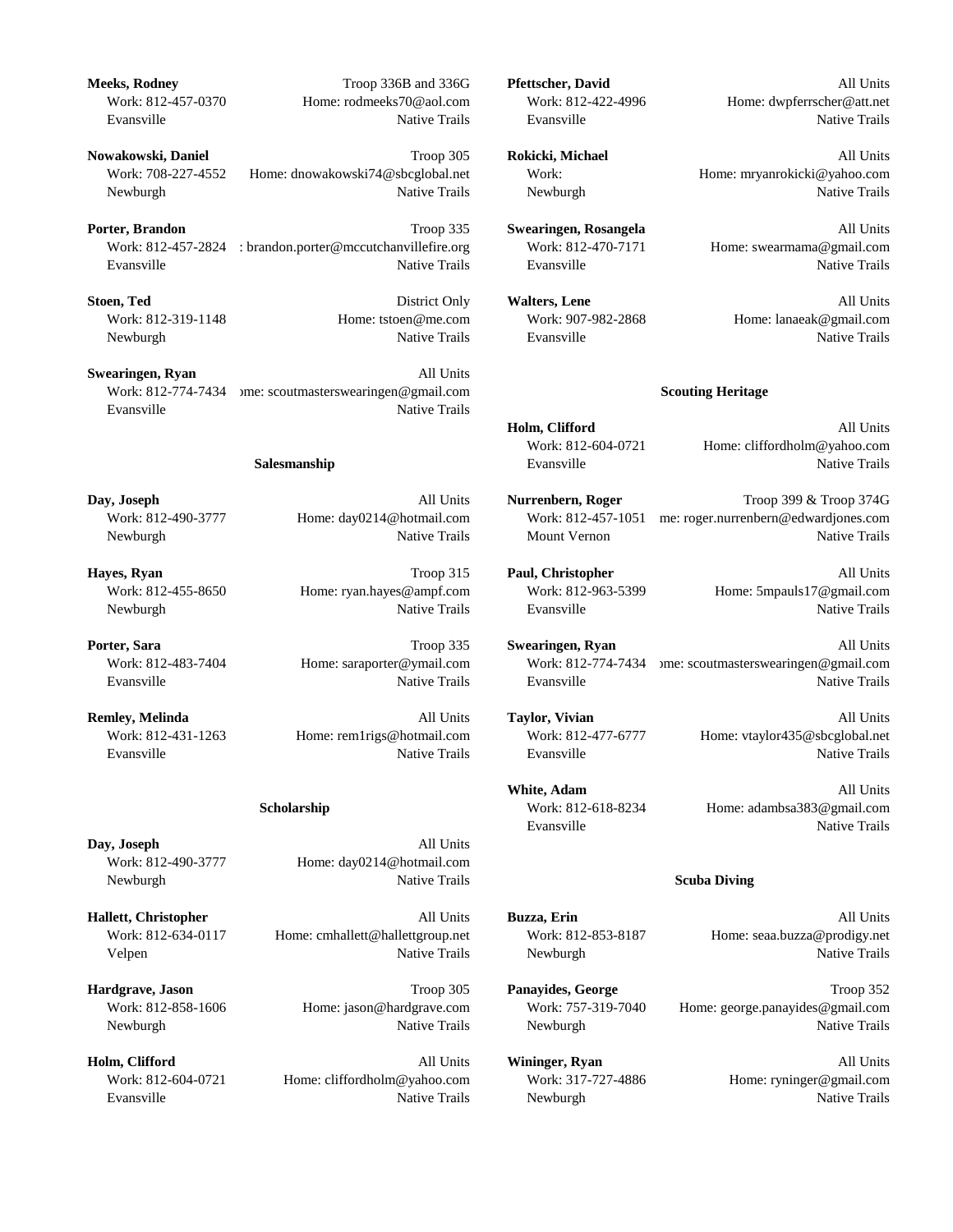### **Sculpture Snow Sports**

Work: 812-455-8882 Home: alena.kiefer@gmail.com Work: 812-853-8187 Home: seaa.buzza@prodigy.net Evansville Native Trails Newburgh Native Trails

**Anslinger, Richard All Units** Work: 812-760-5799 Home: scottiewte@hotmail.com

Evansville Native Trails **Soil and Water Conservation Porter, Brandon Porter, Brandon All Units** 

Work: 812-457-2824 : brandon.porter@mccutchanvillefire.org Work: 812-760-5799 Home: scottiewte@hotmail.com Evansville Native Trails Evansville Native Trails

**Buzza, Erin** All Units

**Postletheweight, Gary** Troop 399

**Rusche, Robert** All Units Work: 812-455-7347 Home: rrusche@midwestintmed.com Evansville **Space Exploration Native Trails Space Exploration** 

**Shade, James Only Newburgh Units <b>Day, Joseph All Units All Units** 

**Swearingen, Ryan** All Units **All Units <b>Holm, Clifford All Units All Units** Work: 812-774-7434 me: scoutmasterswearingen@gmail.com Work: 812-604-0721 Home: cliffordholm@yahoo.com Evansville Native Trails Evansville Native Trails

**Signs, Signals and Codes Sports**

**Conner, Brian** Troop 301

Work: 812-598-8907 Home: scoutmaster301@gmail.com **Day, Joseph** All Units Evansville Native Trails Work: 812-490-3777 Home: day0214@hotmail.com

Work: 812-351-1754 Home: wood99st@gmail.com West Lafayette **Native Trails Johnson, Eric** Troop & Crew 399

**Shade, James** Only Newburgh Units **Search & Rescue** Work: 812-550-2585 Home: jshade.cpa@gmail.com Newburgh Native Trails

# **Delor, Paul** All Units

**Shotgun Shooting** Work: 812-760-3366 Home: paul.delor@wowway.com Newburgh Native Trails

Work: 812-853-8187 Home: seaa.buzza@prodigy.net **Hallett, Christopher** All Units Newburgh Native Trails Work: 812-634-0117 Home: cmhallett@hallettgroup.net Velpen Native Trails

Work: 812-568-5229 Home: gksmnpost2@yahoo.com **Parmenter, Carrie** All Units Evansville Native Trails Work: 812-618-5372 Home: carrie.parmenter@in.nacdnet.net Mount Vernon Native Trails

Work: 812-550-2585 Home: jshade.cpa@gmail.com Work: 812-490-3777 Home: day0214@hotmail.com Newburgh Native Trails Newburgh Native Trails

**Buzza, Erin** All Units **Skating** Work: 812-853-8187 Home: seaa.buzza@prodigy.net Newburgh Native Trails

Newburgh Native Trails

**Small Boat Sailing 6. Comman, Paul All Units All Units All Units All Units All Units All Units All Units All Units All Units All Units All Units All Units All Units All Units All Units All Units All Units All Units All Un** Work: 812-459-4970 Home: ppgorman@gmail.com **Woodard, Sean** Native Trails **All Units** Evansville **Example 2018** 2018 12:30 Native Trails

> Work: 812-449-8534 Home: ericmj045@gmail.com Evansville Native Trails

**Kiefer, Alena** All Units **Kiefer, Alena** All Units **Reduced All Units Reduced All Units All Units All Units**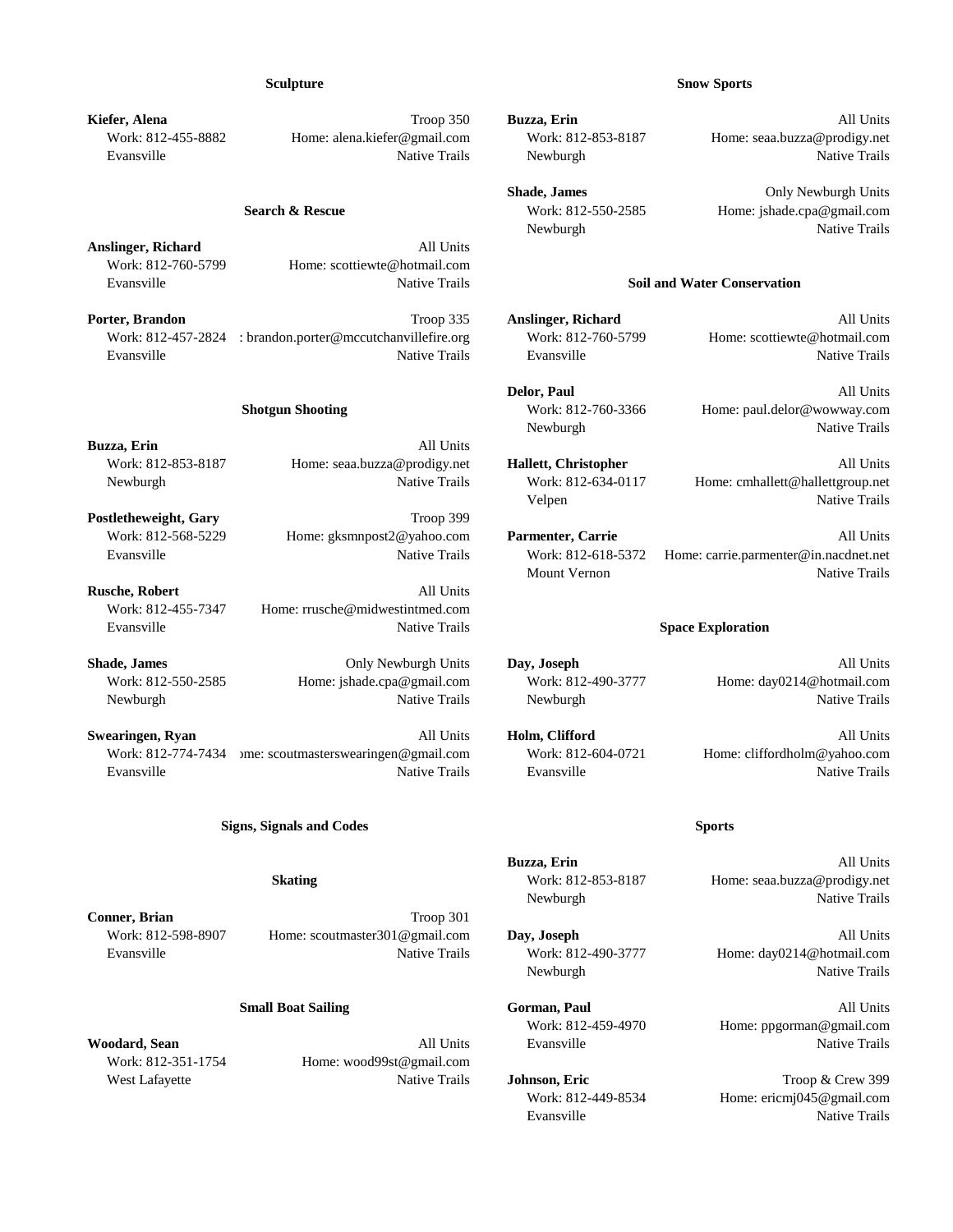**Judd, Scott** All Units **Paul, Christopher** All Units

**Dunville, Todd** Troop 336

**Swearingen, Ryan** All Units Work: 812-774-7434 me: scoutmasterswearingen@gmail.com **Woodard, Sean** All Units Evansville Native Trails Work: 812-351-1754 Home: wood99st@gmail.com

### **Surveying**

**Hallett, Christopher** All Units

Work: 812-760-5799 Home: scottiewte@hotmail.com Evansville Native Trails

Work: 812-634-0117 Home: cmhallett@hallettgroup.net **Buzza, Erin** All Units Velpen Native Trails Work: 812-853-8187 Home: seaa.buzza@prodigy.net

**Hancock, Steve** Troop 336B and 336G Work: 812-664-1722 Home: stephan47720@yahoo.com Day, Joseph All Units Owensville Native Trails Work: 812-490-3777 Home: day0214@hotmail.com

Pfettscher, David All Units

Taylor, Samantha All Units Work: 270-903-7753 Home: samantha.taylor@scouting.org Evansville Native Trails **Traffic Safety**

**Buzza, Erin** All Units

Lightner, Stephanie Troop 374 G Work: 812-457-6556 Home: lightner.avon@gmail.com **Vandendorpe, Mark** Troop 397

Work: 812-455-2275 Home: scott.judd@twc.com Work: 812-963-5399 Home: 5mpauls17@gmail.com Evansville Native Trails Evansville Native Trails

**Paul, Christopher** All Units **Schweickart, Luke** All Units Work: 812-963-5399 Home: 5mpauls17@gmail.com Work: 812-421-0327 Home: lukebsa@gmail.com Evansville Native Trails Evansville Native Trails

> Taylor, Samantha All Units **Stamp Collecting** Work: 270-903-7753 Home: samantha.taylor@scouting.org Evansville Native Trails

Work: 812-480-0622 Home: tdunville@hotmail.com **White, Adam** All Units Evansville Native Trails Work: 812-618-8234 Home: adambsa383@gmail.com Evansville Native Trails

West Lafayette Native Trails

### **Textile**

**Sustainability Kitch, Karla Kitch, Karla All Units** Work: 503-329-8142 Home: karla@adi-mobilehealth.com **Anslinger, Richard All Units** Evansville **All Units** Evansville **Native Trails** Native Trails

### **Theater**

Newburgh Native Trails

Newburgh Native Trails

Work: 812-422-4996 Home: dwpferrscher@att.net **McCord, Jason** District Only Evansville Native Trails Work: 812-204-7709 Home: mccord7401@gmail.com Evansville Native Trails

Work: 812-853-8187 Home: seaa.buzza@prodigy.net **Swearingen, Ryan** All Units Newburgh Native Trails Work: 812-774-7434 me: scoutmasterswearingen@gmail.com Evansville Native Trails

**Vandendorpe, Mark** Troop 301 **Conner, Brian** Troop 301 **Conner, Brian** Troop 301 Work: 812-550-0605 Home: mvandendorpe@yahoo.com Work: 812-598-8907 Home: scoutmaster301@gmail.com Evansville Native Trails Evansville Native Trails

> **Nowakowski, Daniel Troop 305 Swimming** Work: 708-227-4552 Home: dnowakowski74@sbcglobal.net Newburgh Native Trails

Evansville Native Trails Work: 812-550-0605 Home: mvandendorpe@yahoo.com Evansville Native Trails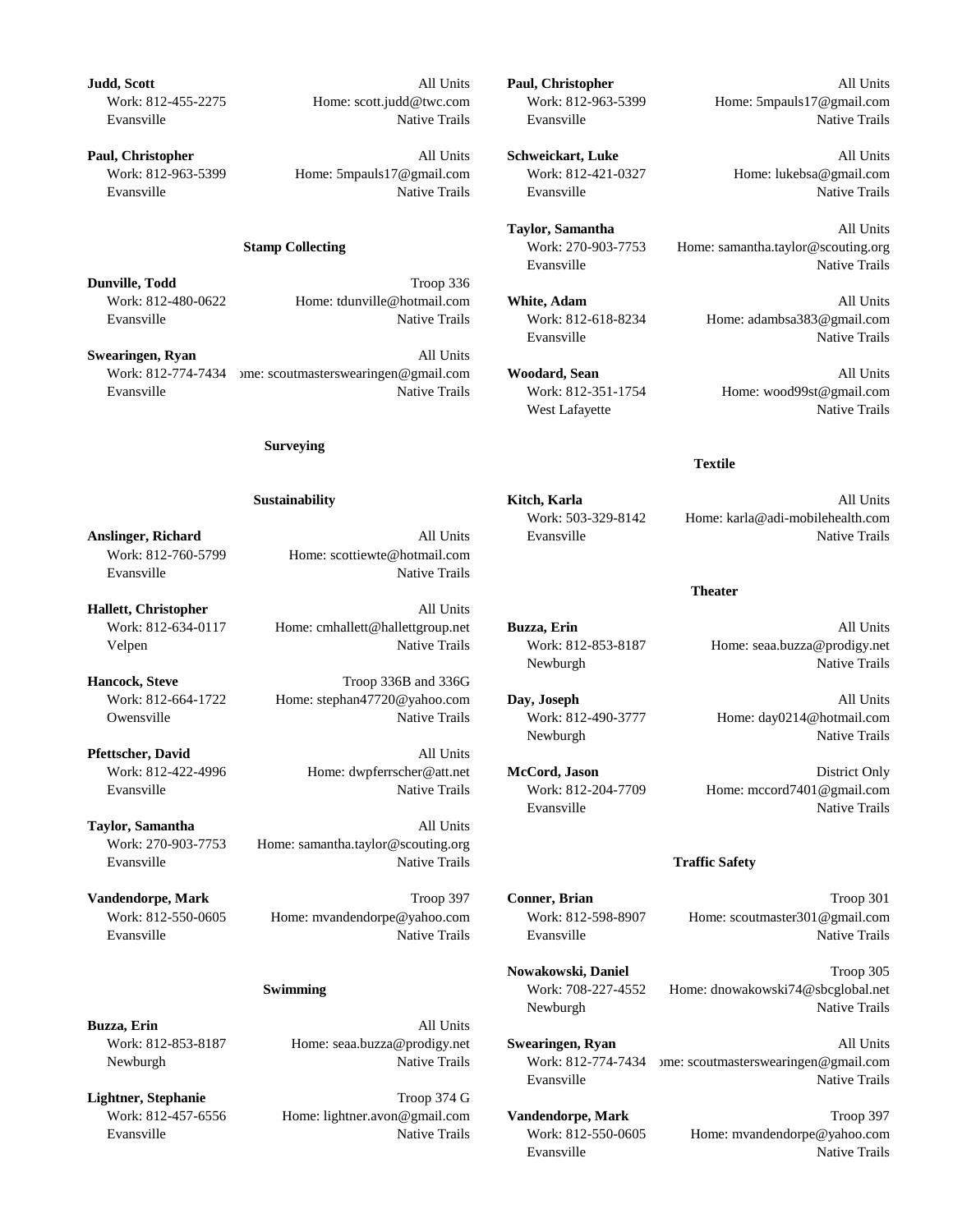### **Truck Transportation**

Evansville Native Trails

**Sieben, Roger** Troop 393 Work: 812-430-4468 Home: lisa.hoffman@ky.gov Work: 812-963-3404 Home: rjmdsieben@gmail.com Evansville Native Trails Native Trails Evansville Native Trails

Woodard, Sean All Units Work: 812-351-1754 Home: wood99st@gmail.com **Shade, James** Only Newburgh Units

Work: 812-634-0117 Home: cmhallett@hallettgroup.net

Work: 812-431-1263 Home: rem1rigs@hotmail.com

**Swearingen, Ryan** All Units Evansville Evansville Native Trails Work: 812-774-7434 >me: scoutmasterswearingen@gmail.com Evansville **Native Trails White, Adam All Units All Units All Units** 

### **Welding**

**Evans, Charles Evans, Charles All Units Wood Carving** Work: 812-483-8547 Home: chucke6@hotmail.com

Work: 812-963-3404 Home: rjmdsieben@gmail.com

**Swearingen, Ryan** All Units Evansville Evansville Native Trails Work: 812-774-7434 > me: scoutmasterswearingen@gmail.com Evansville Native Trails **Shade, James** Only Newburgh Units

### **Whitewater**

**Nurrenbern, Roger** Troop 399 & Troop 374G **Woodwork** Work: 812-457-1051 me: roger.nurrenbern@edwardjones.com Mount Vernon **Native Trails Kicklighter, Bradley All Units** All Units

**Gorman, Paul All Units Meeks, Rodney** Troop 336B and 336G Work: 812-459-4970 Home: ppgorman@gmail.com Work: 812-457-0370 Home: rodmeeks70@aol.com Evansville Evansville Native Trails

**Hoffman, Lisa** All Units

Paul, Christopher All Units Work: 812-963-5399 Home: 5mpauls17@gmail.com **Veterinary Medicine** Evansville Evansville Evansville Native Trails

**Rusche, Robert** All Units **Watersports** Work: 812-455-7347 Home: rrusche@midwestintmed.com Evansville Native Trails

West Lafayette **Native Trails** Work: 812-550-2585 Home: jshade.cpa@gmail.com Newburgh Native Trails

**Weather Swearingen, Ryan Swearing All Units** All Units Work: 812-774-7434 > me: scoutmasterswearingen@gmail.com **Hallett, Christopher All Units** Evansville **Example 2008** Native Trails Native Trails

Velpen Native Trails **Vandendorpe, Mark** Troop 397 Work: 812-550-0605 Home: mvandendorpe@yahoo.com **Remley, Melinda** All Units Evansville Native Trails

Evansville Native Trails **Velotta, Richard** Troop 399 Work: 480-620-0712 Home: rgvelotta@gmail.com

> Work: 812-618-8234 Home: adambsa383@gmail.com Evansville Native Trails

Evansville **Native Trails Holm, Clifford All Units All Units** Work: 812-604-0721 Home: cliffordholm@yahoo.com **Sieben, Roger** Native Trails **Native Trails Conserverse Conserverse Conserverse Conserverse Conserverse Conserverse Native Trails** 

Evansville Native Trails **Kunkler, William** Troop 393 Work: 812-423-2423 Home: kunklwe@wowway.com

> Work: 812-550-2585 Home: jshade.cpa@gmail.com Newburgh Native Trails

Work: 812-626-5425 Home: blkickli@gmail.com Evansville Native Trails

### **Wilderness Survival**